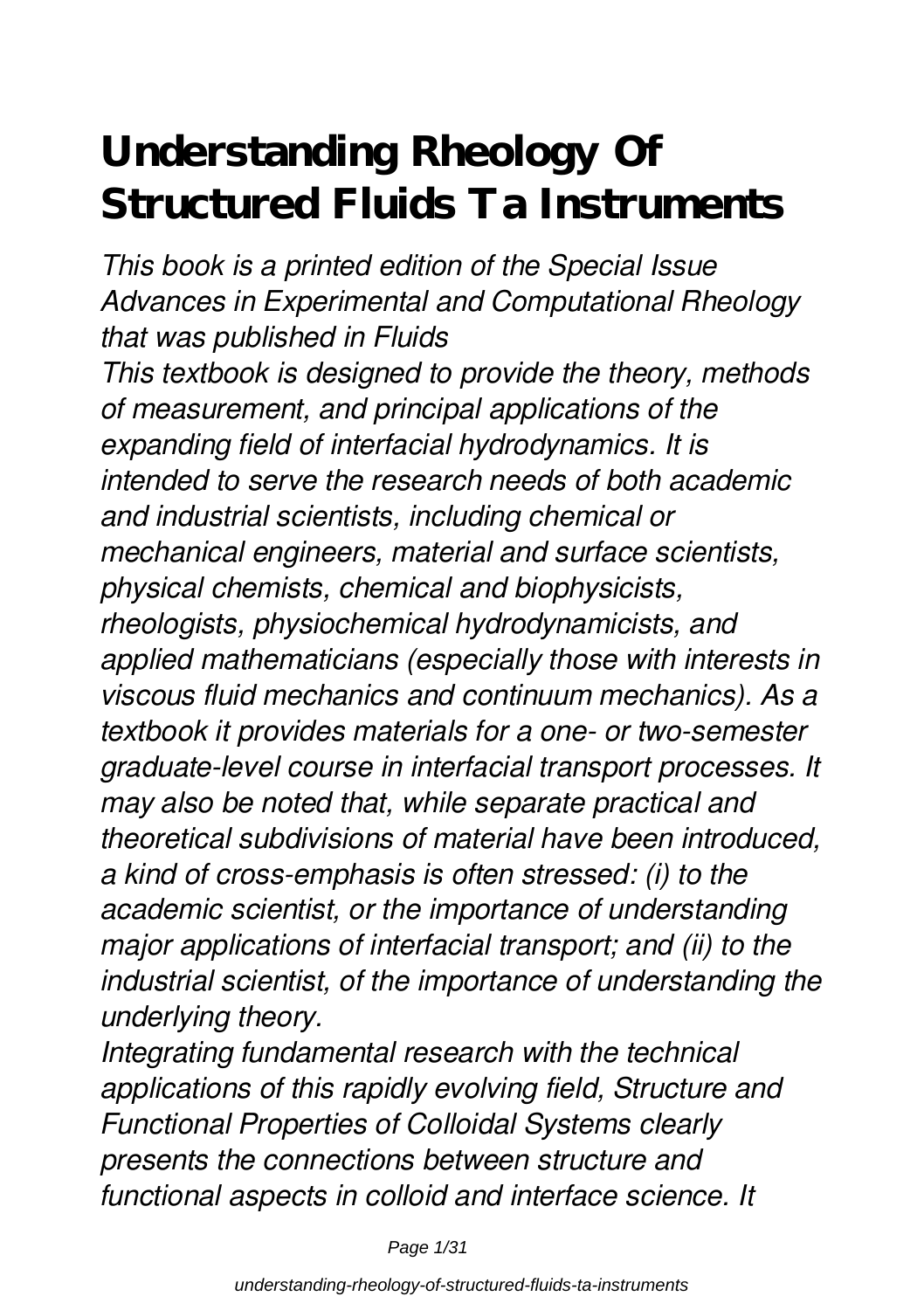*explores the physical fundamentals of colloid science, new developments of synthesis and conditioning, and many possible applications. Theory Divided into three parts, the book begins with a discussion of the theoretical side of colloid dynamics. It then transitions to dynamically arrested states and capillary forces in colloidal systems at fluid interfaces. Structure Covering the structural aspects of different colloidal systems, the second section examines electric double layers and effective interactions as well as the structure of extremely bimodal suspensions and filaments made up of microsized magnetic particles. The contributors analyze the role played by the attractive interaction, confinement, and external fields on the structure of colloidal systems. They also discuss structural aspects in food emulsions and the rheological properties of structured fluids. Functional Materials The last part focuses on examples of functional colloids. These include polymer colloids, protein-functionalized colloidal particles, magnetic particles, metallic nanoparticles, micro- and nanogels, responsive microgels, colloidal photonic crystals, microfluidics, gelglass dispersed liquid crystals (GDLCs) devices, and nanoemulsions. This volume provides a sound understanding of the link between the structure and functional properties in two- and three-dimensional colloidal systems. It describes techniques to functionalize colloids, characterization methods, the physical fundamentals of structure formation, diffusion dynamics, transport properties in equilibrium, the physical fundamentals of nonequilibrium systems, the measuring principles to exploit properties in applications, the*

Page 2/31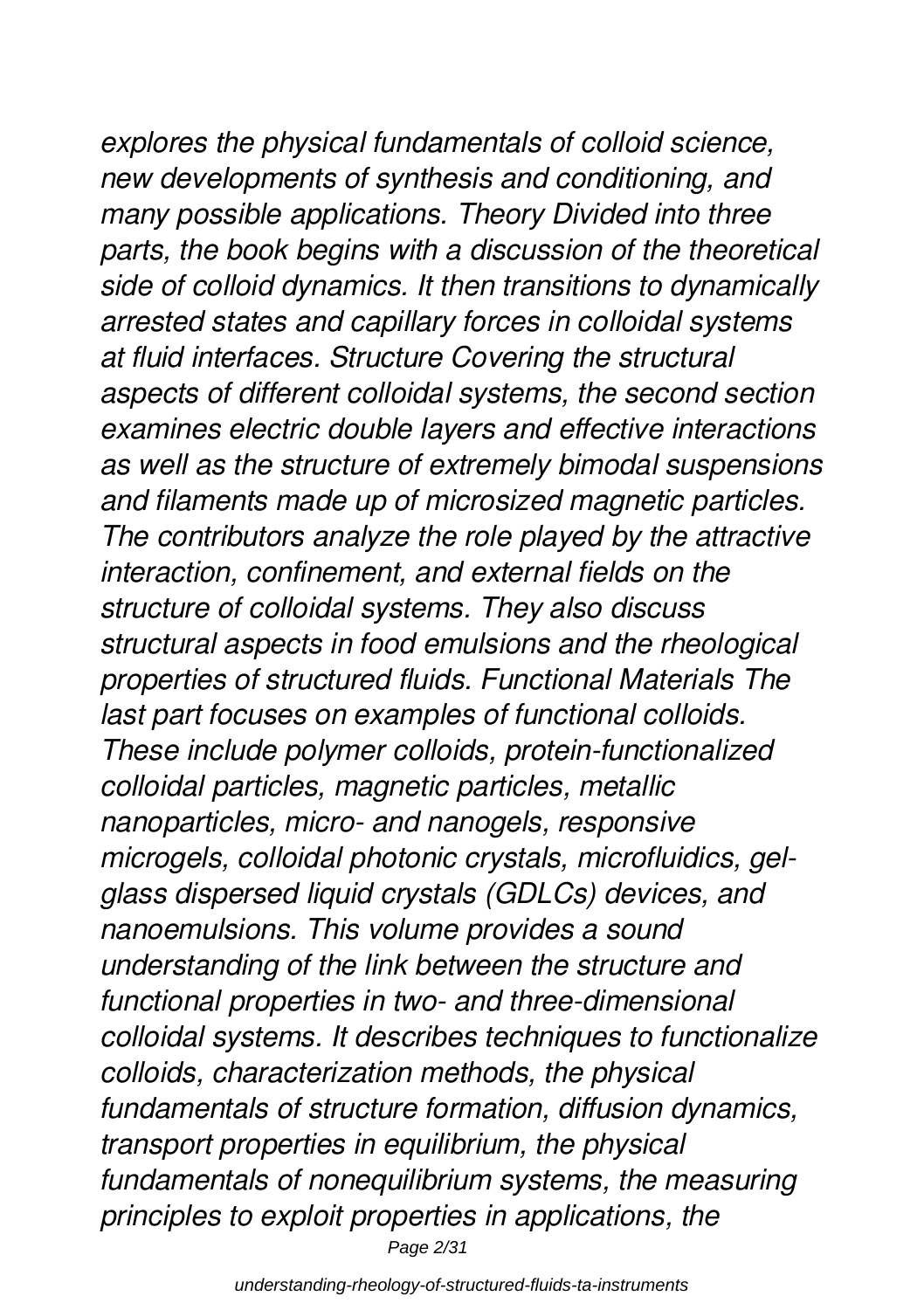*differences in designing lab experiments and devices, and several application examples.*

*Global sustainable development of the world economy requires better understanding and utilization of natural recourses. In this endeavor rheology has an indispensable role. The Rheology Conferences are therefore always an important event for science and technology. The Fifth European Rheology Conference, held from September 6 to 11 in the Portoro-z, Slovenia, will be the first AlI-European rheology meeting after the formal constitution of the European Society ofRheology. As such it will be a special historical event. At this meeting the European Society of Rheology will introduce the Weissenberg Medal, to be bestowed every four years to an individual for hislhers contribution to the field of Rheology. The recipient ofthe first award will be professor G. Marrucci ofthe Universita degli Studi di Napoli, Italy. Two mini Symposia will be part of the Conference. The first, on Industrial Rheology, will commemorate the late professor G. Astarita. The second will honor the eightieth birthday of professor N.W. Tschoegl. This volume comprises extended abstracts of the 15 plenary and keynote lectures and about 300 oral and poster contributions presented at this conference. AII contributed papers were reviewed by members ofthe European Committee on Rheology, assuring the high standard ofthe Conference. Besides the scientific program, the Organizing Committee has prepared an extensive social program that wilI reveal the culture and the natural beauties of Slovenia.*

*Progress and Trends in Rheology V*

Page 3/31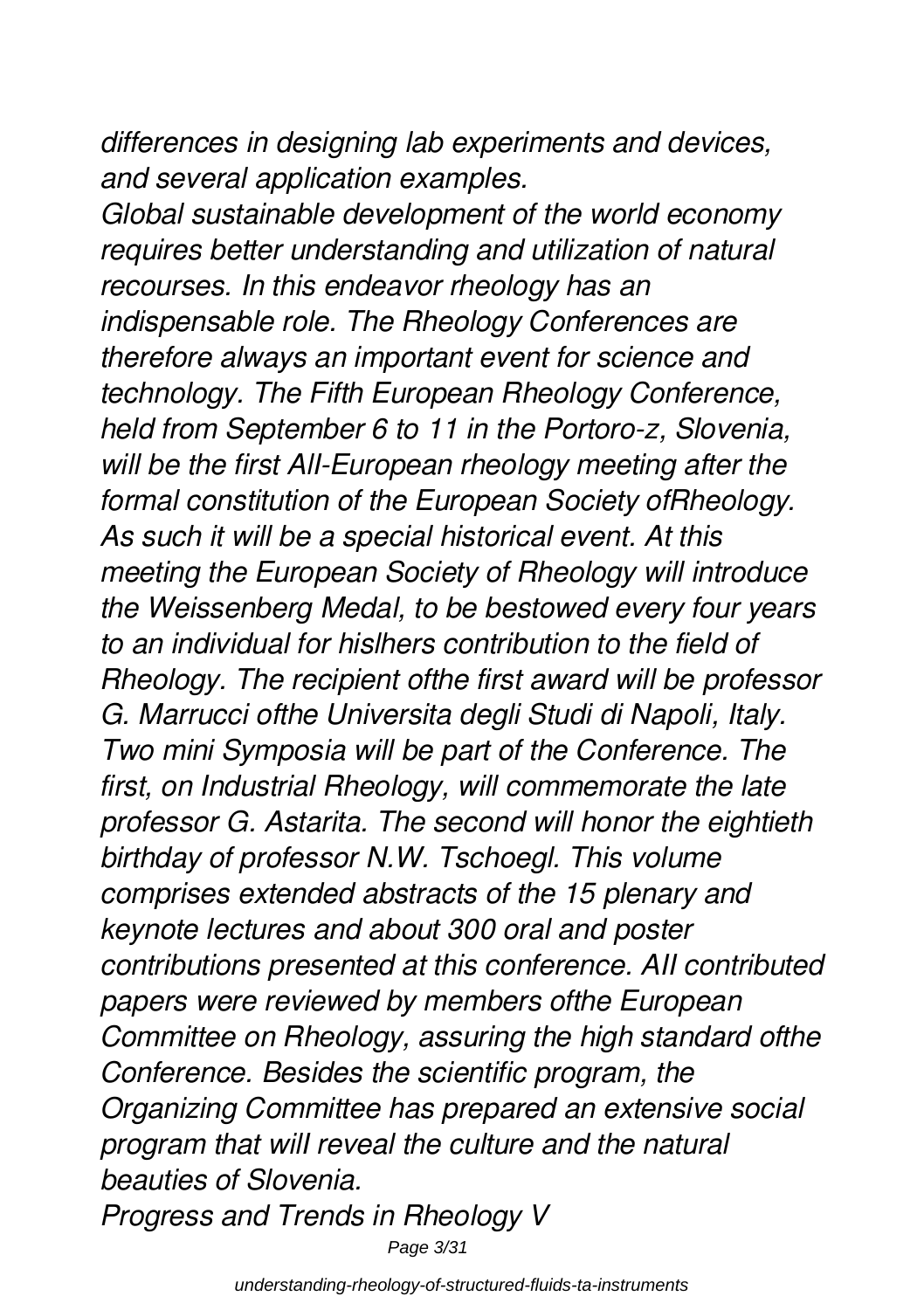#### *Rheology - Volume I Foundations in Fluid Mechanics and Heat Transfer Non-Newtonian Flow and Applied Rheology Fundamentals and Applications Fundamentals, Sustainable Manufacturing and Applications*

*Over the last thirty years, the study of liquids containing polymers, surfactants, or colloidal particles has developed from a loose assembly of facts into a coherent discipline with substantial predictive power. These liquids expand our conception of what condensed matter can do. Such structured-fluid phenomena dominate the physical environment within living cells. This book teaches how to think of these fluids from a unified point of view, showing the far-reaching effects of thermal fluctuations in producing forces and motions. Keeping mathematics to a minimum, the book seeks the simplest explanations that account for the distinctive scaling properties of these fluids. An example is the growth of viscosity of a polymer solution as the cube of the molecular weight of the constituent polymers. Another is the hydrodynamic radius of a colloidal aggregate, which remains comparable to its geometrical radius even though the density of particles in the aggregate becomes* Page 4/31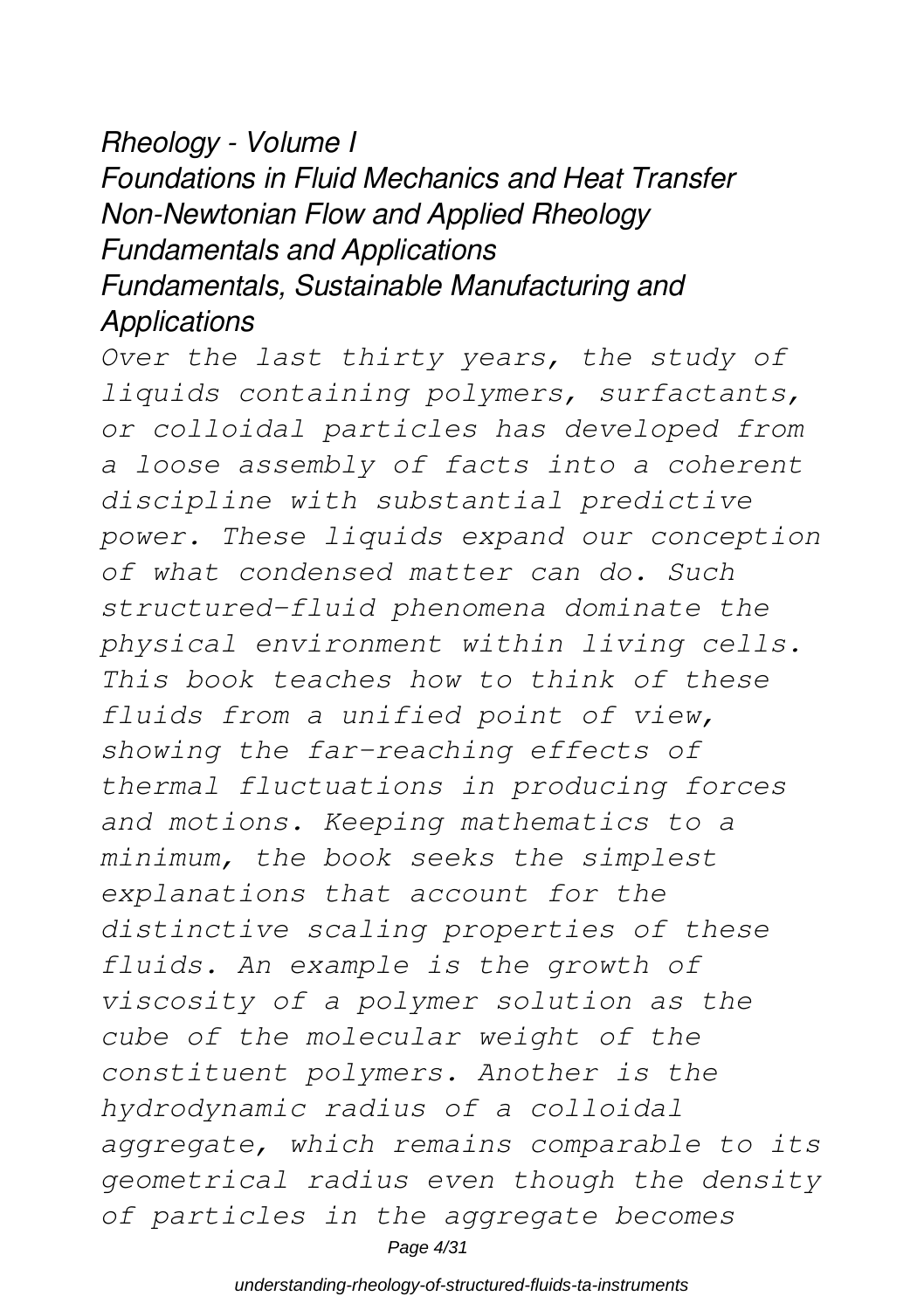*arbitrarily small. The book aims for a simplicity, unity and depth not found in previous treatments. The text is supplemented by numerous figures, tables and problems to aid the student. Nanofluids for Heat and Mass Transfer: Fundamentals, Sustainable Manufacturing and Applications presents the latest on the performance of nanofluids in heat transfer systems. Dr. Bharat Bhanvase investigates characterization techniques and the various properties of nanofluids to analyze their efficiency and abilities in a variety of settings. The book moves through a presentation of the fundamentals of synthesis and nanofluid characterization to various properties and applications. Aimed at academics and researchers focused on heat transfer in energy and engineering disciplines, this book considers sustainable manufacturing processes within newer energy harvesting technologies to serve as an authoritative and well-rounded reference. Highlights the major elements of nanofluids as an energy harvesting fluid, including their preparation methods, characterization techniques, properties and applications Includes valuable findings and insights from numerical and computational studies Provides nanofluid researchers with*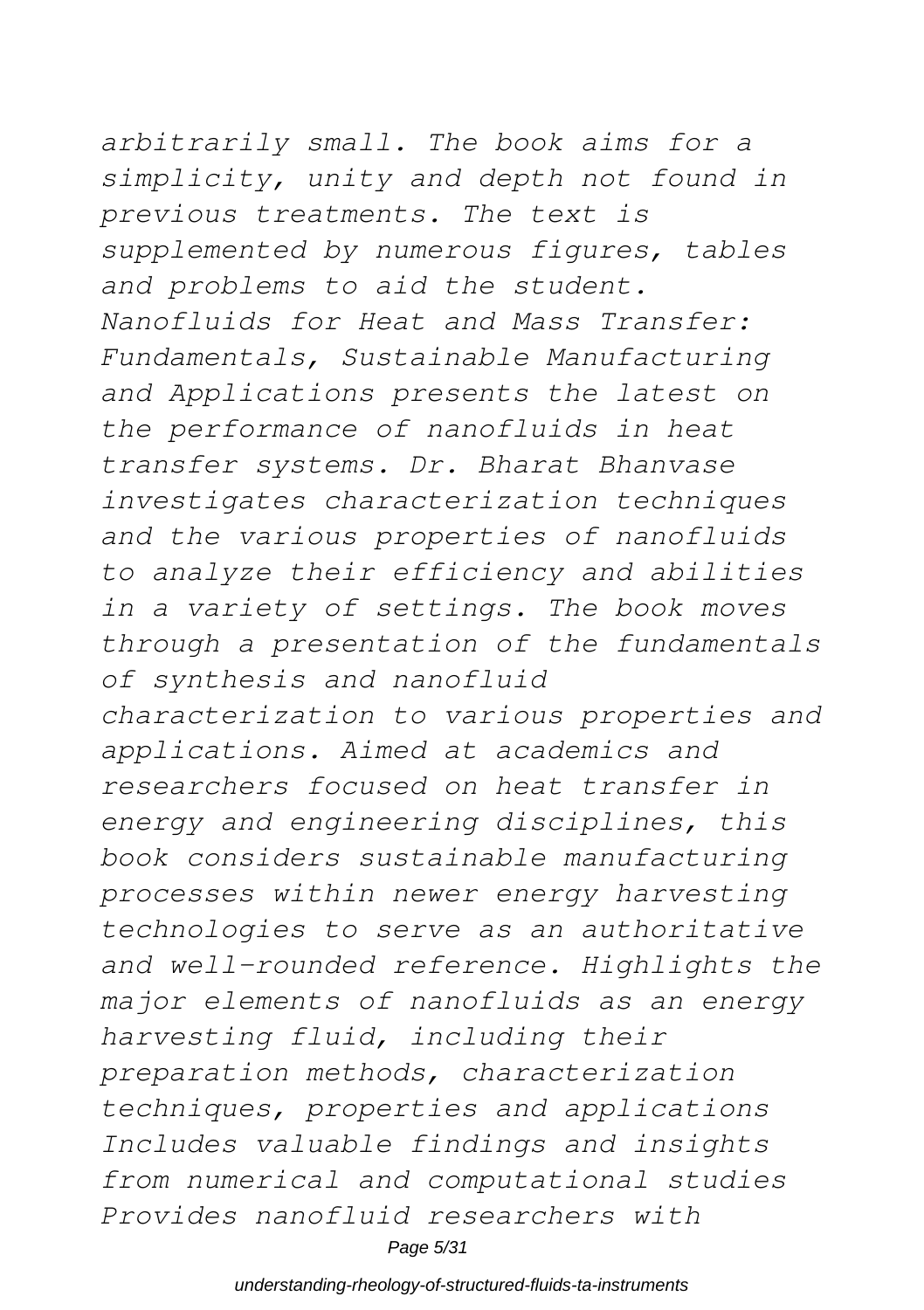#### *research inspiration to discover new applications and further develop technologies*

*Advances in Food Rheology and Its Applications presents the latest advances in the measurement and application of food rheology, one of the most important tools for food companies when characterizing ingredients and final products, and a predictor of product performance and consumer acceptance. Split into two main focuses, the book gives in-depth analysis of the general advances in the field, with coverage of the relationship between food microstructure and rheology, the use of tribology in the study of oral processing, the use of large amplitude oscillatory shear (LAOS) measurement and Fouriertransform rheology in food, and the influence of fibers and particle size distribution on food rheology, as well as many other advances. Written by a leading international team of authors, the book provides an in-depth and state-of-the-art coverage of this essential topic on the consumer acceptance of food. Brings together top researchers in the field of rheology, providing in-depth and state-ofthe-art coverage on an area of study essential for managing the quality of foods and gaining consumer acceptance* Page 6/31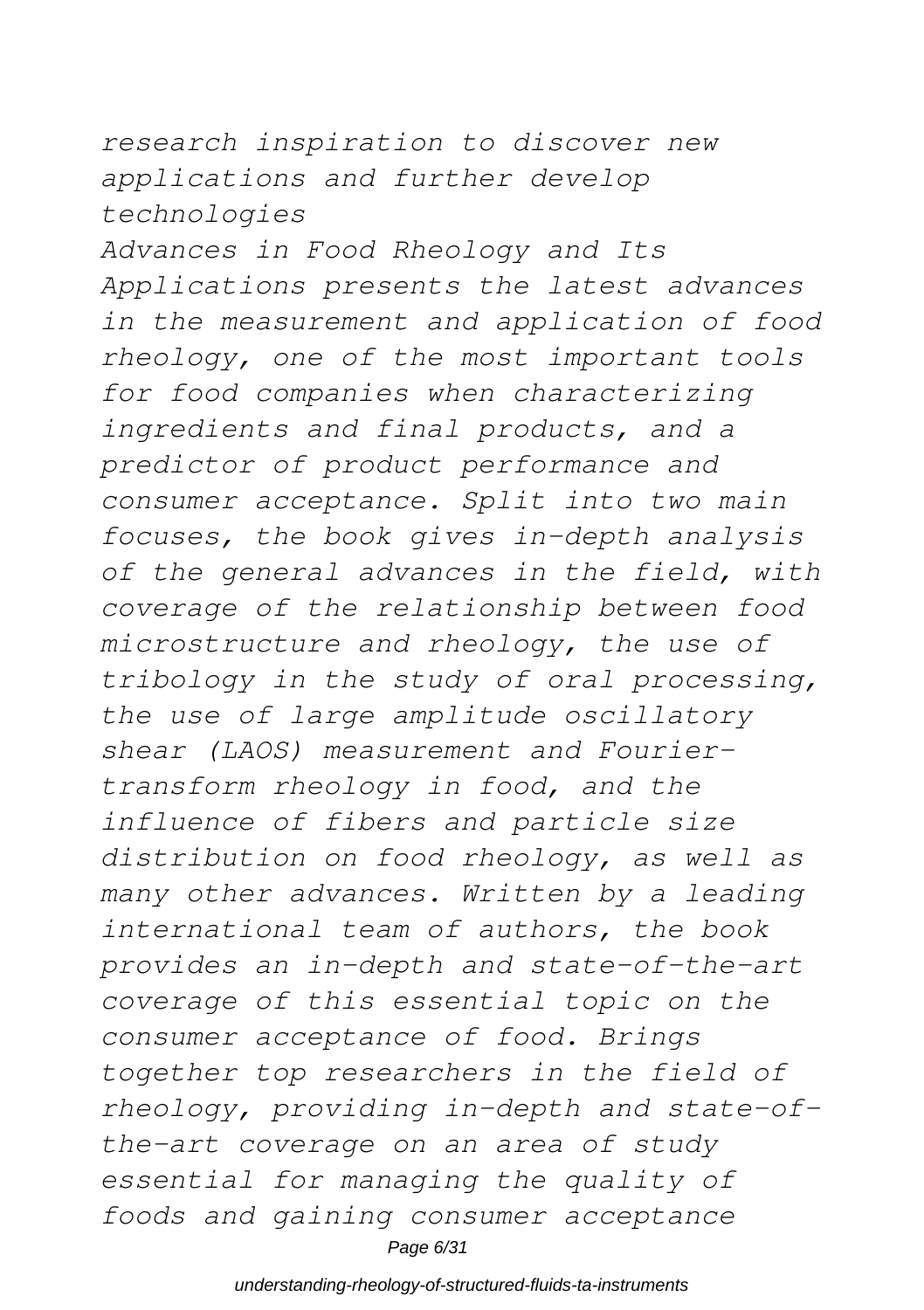### *Presents in-depth coverage of advances in rheology, many of which have never been featured before, including tribology, large amplitude oscillatory shear measurement, and the influence of fibers and particle size distribution on food rheology Contains information that is highly relevant to the industrialist who wants to improve the rheological*

*properties of the foods with which they are working*

*At the VIIth International Congress on Rheology, which was held in Goteborg in 1976, Proceedings were for the first time printed in advance and distributed to all participants at the time of the Congress. Although of course we Italians would be foolish to even try to emulate our Swedish friends as far as efficiency of organization is concerned, we decided at the very beginning that, as far as the Proceedings were concerned, the VIIIth International Congress on Rheology in Naples would follow the standards of time liness set by the Swedish Society of Rheology. This book is the result we have obtained. We wish to acknowledge the cooperation of Plenum Press in producing it within the very tight time schedule available. Every four years, the International Congress on Rheology* Page 7/31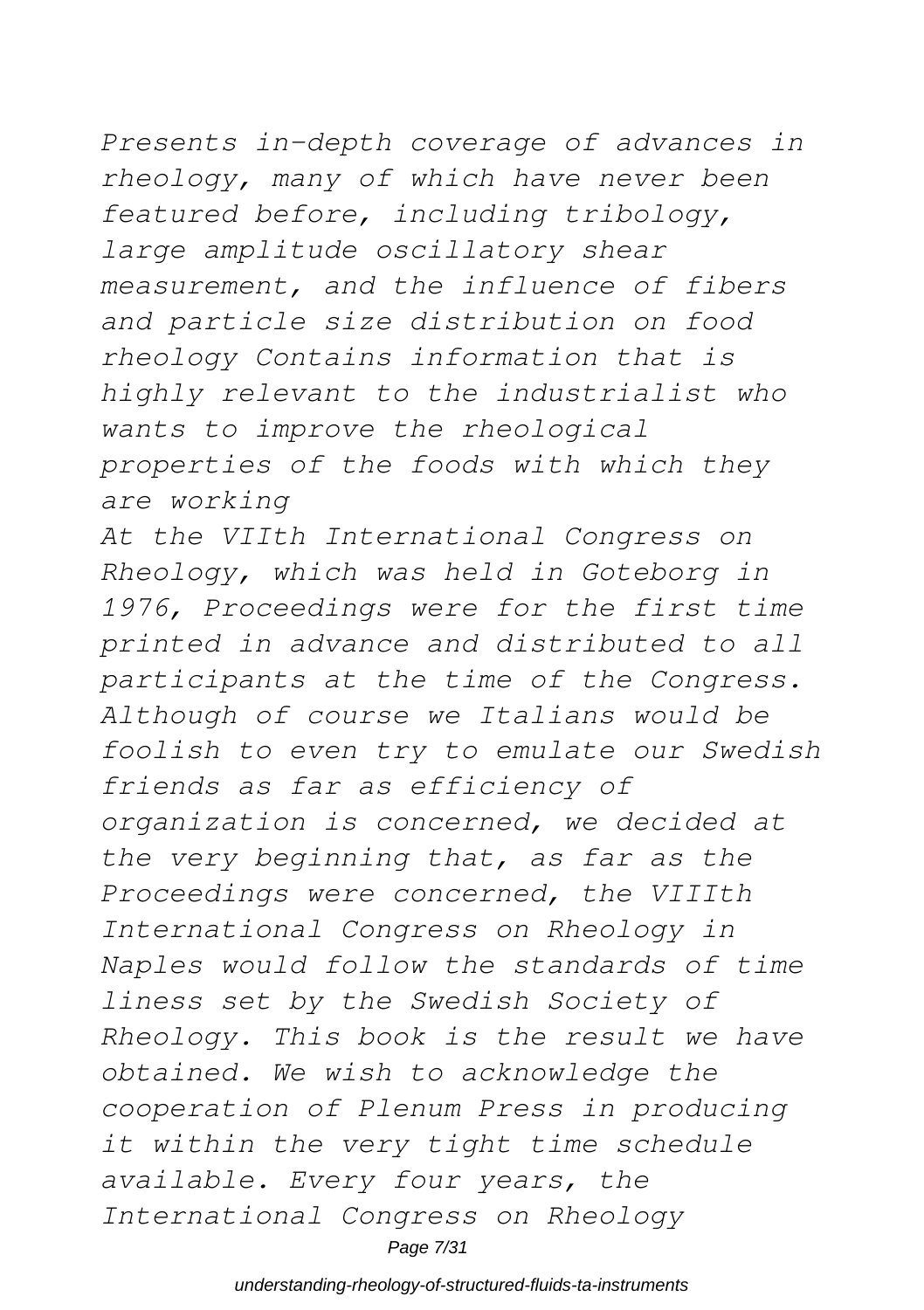# *represents the focal point where all*

*rheologists meet, and the state of the art is brought up to date for everybody interested; the Proceedings represent the written record of these milestones of scientific progress in rheology. We have tried to make use of the traditions of having invited lectures, and of leaving to the organizing committee the freedom to choose the lecturers as they see fit, in order to collect a group of invited lectures which gives as broad as possible a landscape of the state of the art in every relevant area of rheology. The seventeen invited lectures are collected in the first volume of the proceedings. Liquid Detergents Engineering Applications An Introduction to Rheology Fundamentals of Polymer Engineering, Third Edition The Structure and Rheology of Complex Fluids Understanding Drug Release and Absorption Mechanisms*

*This text introduces the subject of rheology in terms understandable to non-experts and describes the application of rheological principles to many industrial products and processes.*

*"Covers all fundamental theories, practical applications, and manufacturing aspects of liquid*

Page 8/31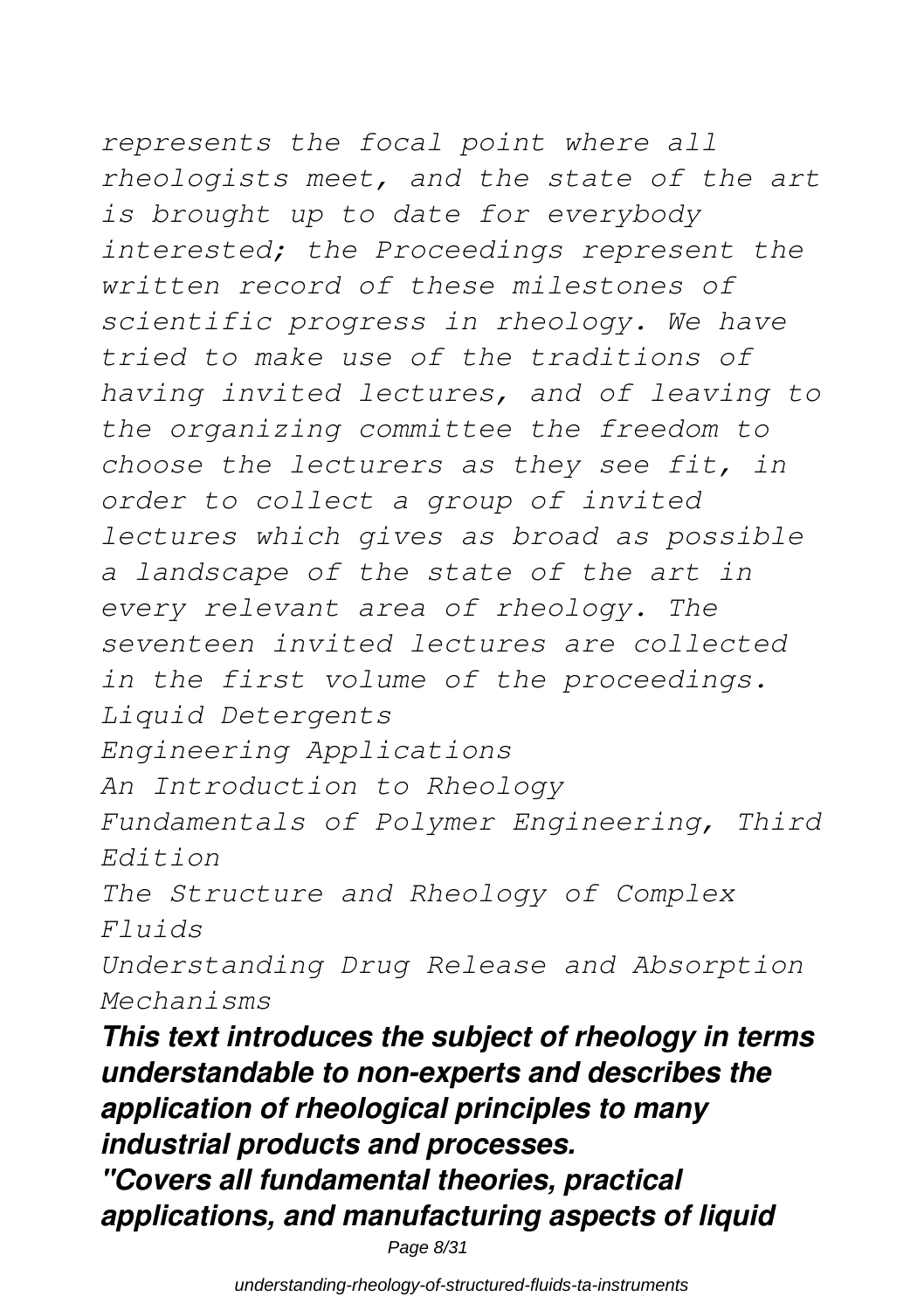*detergents, from hand dishwashing liquids and liquid laundry detergents to household hard surface cleaners. Contains over 1500 up-to-date references--including patents in each product category--and nearly 300 helpful figures and tables." Demand for better reliability from drug delivery systems has caused designers and researchers to move away from trial-and-error approaches and toward model-based methods of product development. Developing such models requires cross-disciplinary physical, mathematical, and physiological knowledge. Combining these areas under a single cover, Understanding Drug Release and Absorption Mechanisms builds a firm understanding ofall elements needed to conceive, build, and implement successful models of drug release. Written by experts with broad industrial and academic experience, this book discusses the underlying physical principles, shows how to build mathematical models based on these principles, and finally compares the resulting models with experimental results. The authors begin by introducing the basics of modeling, physiological details of gastrointestinal and dermal absorption pathways, rheology, mass transport and thermodynamics, dissolution and partitioning, as well as size effects on the dissolution of crystallites. From this baseline, the authors explore applications in drug release from various delivery systems, specifically matrix systems, microemulsions, and permeability through membranes. Working*

Page 9/31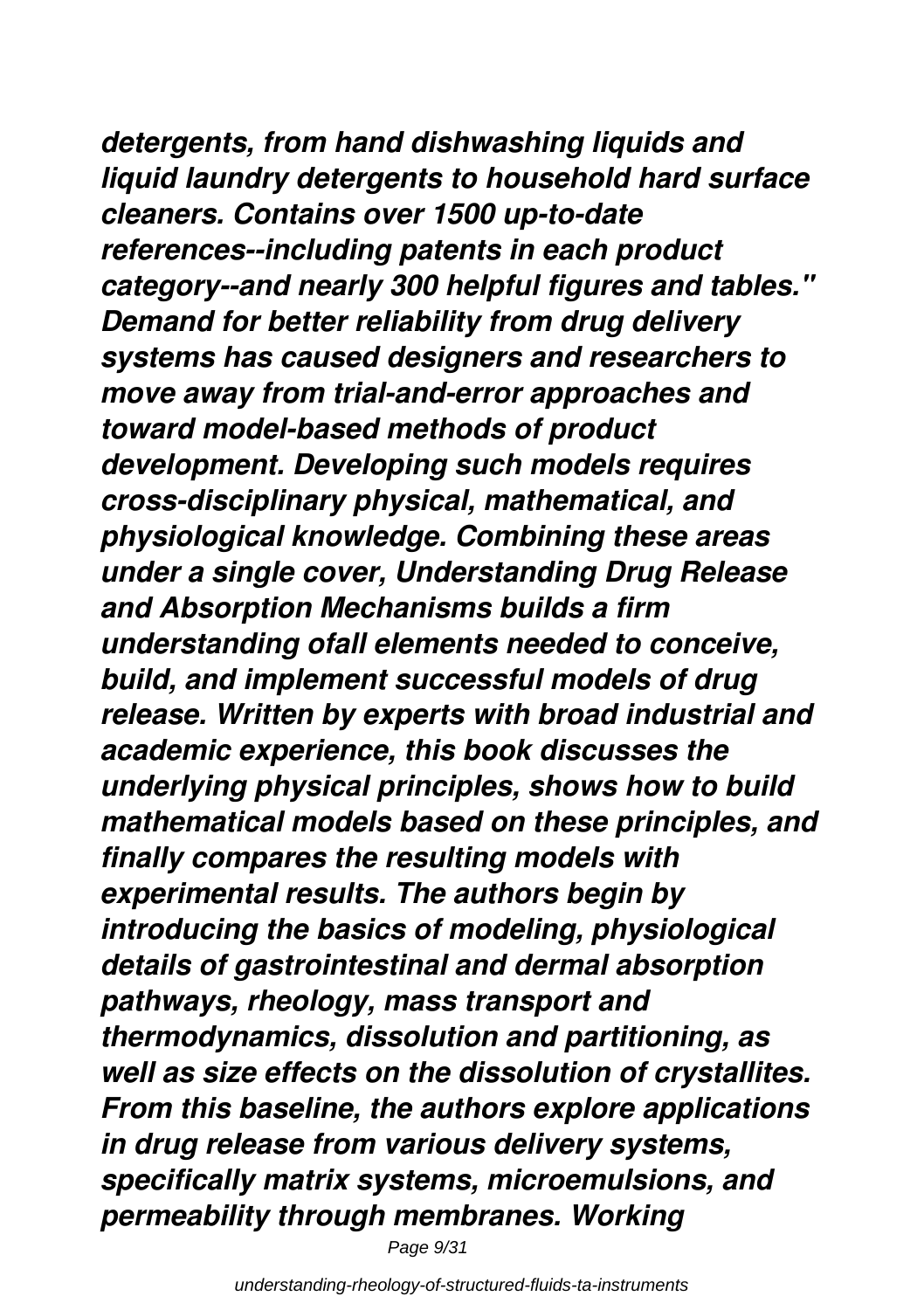*systematically from theory to working models, Understanding Drug Release and Absorption Mechanisms: A Physical and Mathematical Approach demonstrates the steps involved in designing, building, and implementing realistic and reliable models of drug release without unrealistically simplifying the theoretical parameters. Exploring the chemistry of synthesis, mechanisms of polymerization, reaction engineering of stepgrowth and chain-growth polymerization, polymer characterization, thermodynamics and structural, mechanical, thermal and transport behavior of polymers as melts, solutions and solids, Fundamentals of Polymer Engineering, Third Edition covers essential concepts and breakthroughs in reactor design and polymer production and processing. It contains modern theories and realworld examples for a clear understanding of polymer function and development. This fully updated edition addresses new materials, applications, processing techniques, and interpretations of data in the field of polymer science. It discusses the conversion of biomass and coal to plastics and fuels, the use of porous polymers and membranes for water purification, and the use of polymeric membranes in fuel cells. Recent developments are brought to light in detail, and there are new sections on the improvement of barrier properties of polymers, constitutive equations for polymer melts, additive manufacturing and polymer recycling. This textbook is aimed at senior undergraduate students and first*

Page 10/31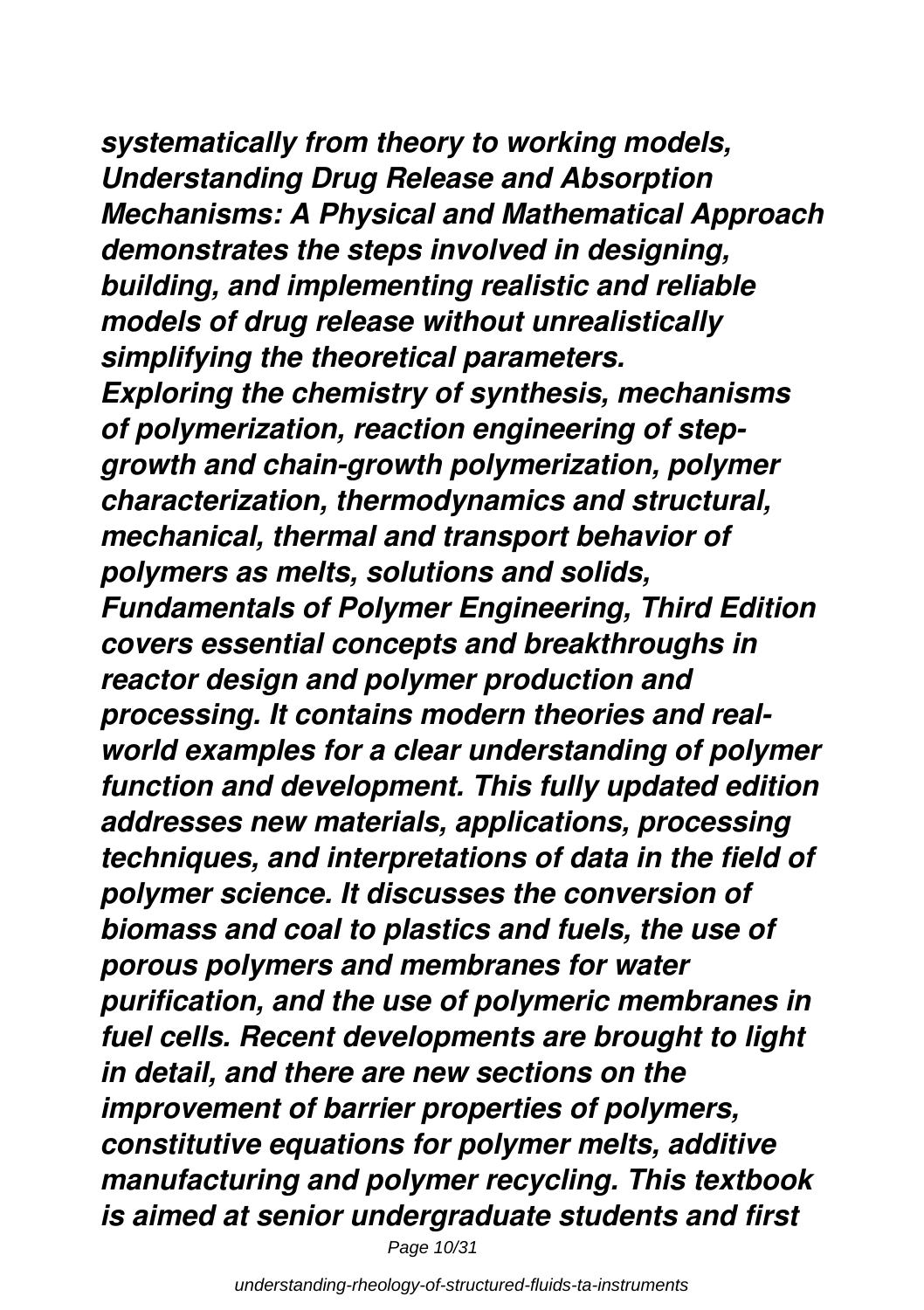*year graduate students in polymer engineering and science courses, as well as professional engineers, scientists, and chemists. Examples and problems are included at the end of each chapter for concept reinforcement.*

#### *Volume 1: Principles Screen Printing Technology for Energy Devices Triblock Copolymer Solutions Applications and Related Technologies theory and applications Smart Structures*

Transport Phenomena in Dispersed Media addresses the main problems associated with the transfer of heat, mass and momentum. The authors focus on the analytical solutions of the mass and heat transfer equations; the theoretical problems of coalescence, coagulation, aggregation and fragmentation of dispersed particles; the rheology of structured aggregate and kinetically stable disperse systems; the precipitation of particles in a turbulent flow; the evolution of the distribution function; the stochastic counterpart of the mass transfer equations; the dissipation of energy in disperse systems; and many other problems that distinguish this book from existing publications. Key Selling Features Covers all technological processes taking place in the oil and gas complex, as well as in the petrochemical industry Presents new original solutions for calculating design as well as for the development and implementation of processes of chemical technology Organized to first provide an extensive review of each chapter topic,

Page 11/31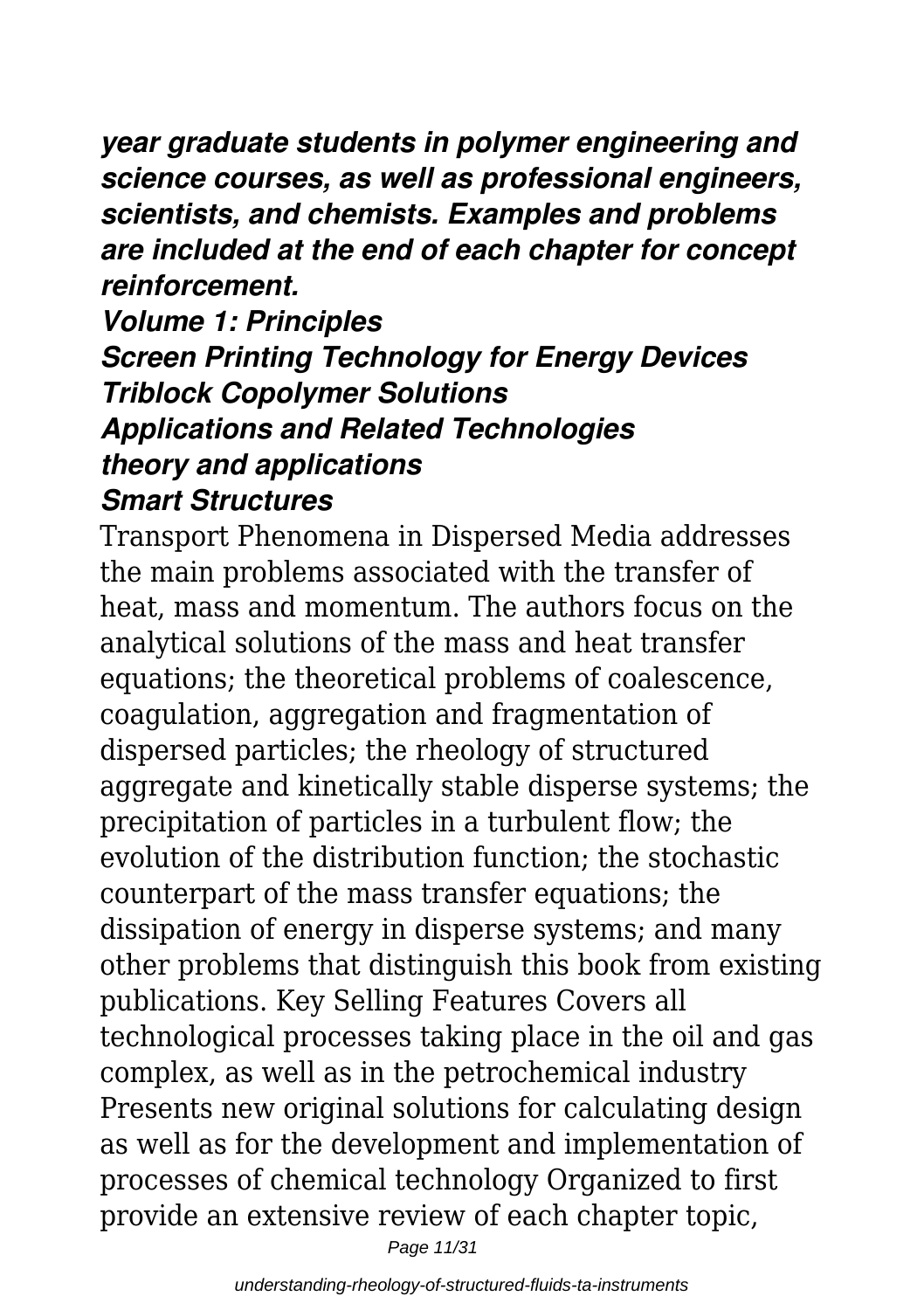solve specific problems, and then review the solutions with the reader Contains complex mathematical expressions for practical calculations Compares results obtained on the basis of mathematical models with experimental data

The aim of the School on Rheology of Complex fluids is to bring together young researchers and teachers from educational and R&D institutions, and expose them to the basic concepts and research techniques used in the study of rheological behavior of complex fluids. The lectures will be delivered by well-recognized experts. The book contents will be based on the lecture notes of the school.

Most of the shaping in the manufacture of polymeric objects is carried out in the melt state, as it is a substantial part of the physical property development. Melt processing involves an interplay between fluid mechanics and heat transfer in rheologically complex liquids, and taken as a whole it is a nice example of the importance of coupled transport processes. This book is on the underlying foundations of polymer melt processing, which can be derived from relatively straightforward ideas in fluid mechanics and heat transfer; the level is that of an advanced undergraduate or beginning graduate course, and the material can serve as the text for a course in polymer processing or for a second course in transport processes.

The only up-to-date book on this important technology, Extrusion Processing Technology: Food and Non-Food Biomaterials bridges the gap between the principles of

Page 12/31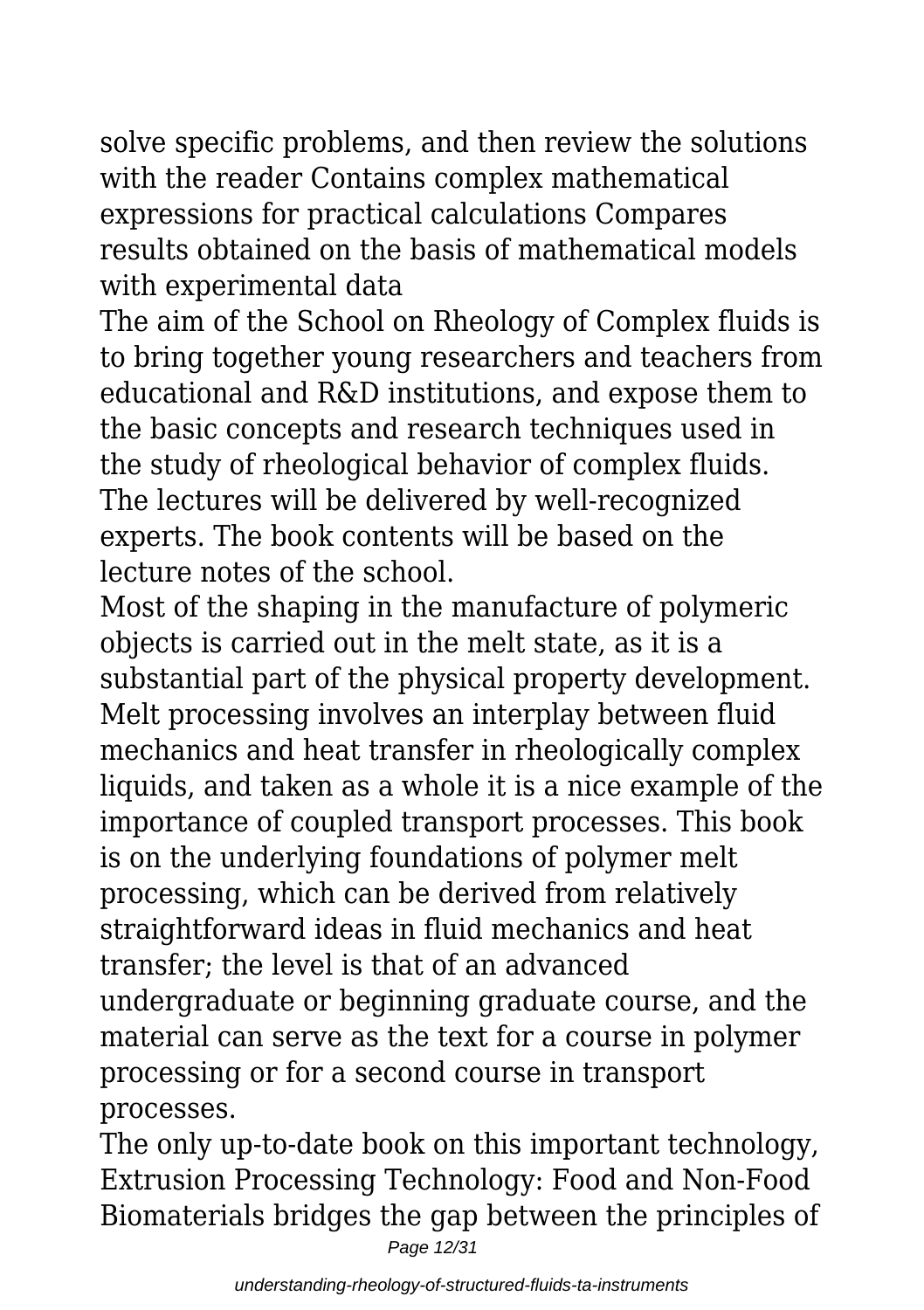extrusion science and the practical "know how" of operational engineers and technicians. Written by internationally renowned experts with over forty years of experience between them, this valuable reference for food scientists, food engineers, chemical engineers, and students includes coverage of new, greener technologies as well as case studies to illustrate the practical, real-world application of the principles in various settings.

A Physical and Mathematical Approach Structured Fluids

Polymer Melt Processing

Theory and Applications of Colloidal Suspension Rheology

Nanofluids for Heat and Mass Transfer

Food and Non-Food Biomaterials

**Rheology is a component of Encyclopedia of Chemical Sciences, Engineering and Technology Resources in the global Encyclopedia of Life Support Systems (EOLSS), which is an integrated compendium of twenty Encyclopedias. Rheology is the study of the flow of matter. It is classified as a physics discipline and focuses on substances that do not maintain a constant viscosity or state of flow. That can involve liquids, soft solids and solids that are under conditions that cause them to flow. It applies to substances which have a complex molecular structure, such as muds, sludges, suspensions, polymers and other**

Page 13/31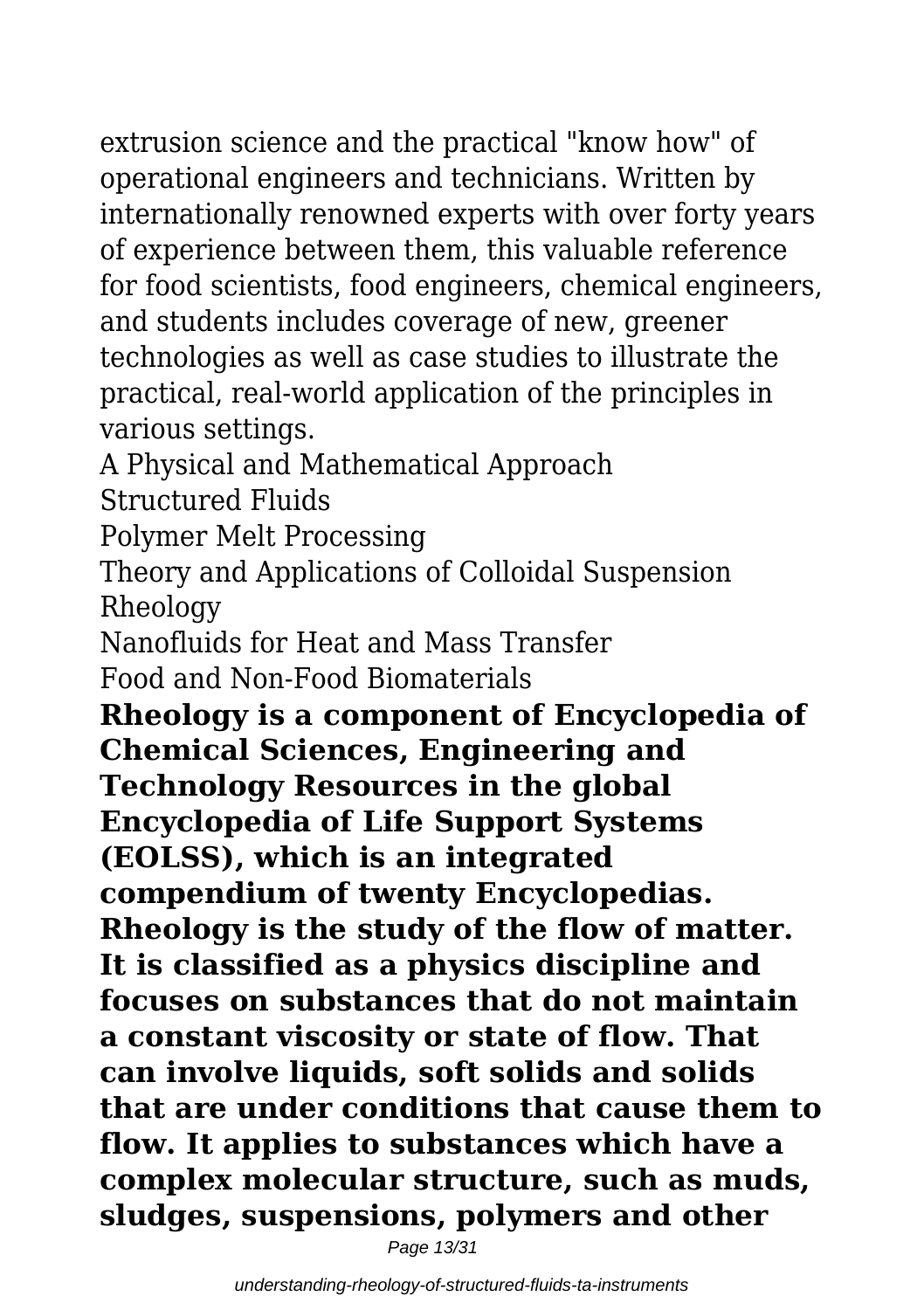**glass formers, as well as many foods and additives, bodily fluids and other biological materials. The theme on Rheology focuses on five main areas, namely, basic concepts of rheology; rheometry; rheological materials, rheological processes and theoretical rheology. Of course, many of the chapters contain material from more than one general area. Rheology is an interdisciplinary subject which embraces many aspects of mathematics, physics, chemistry, engineering and biology. These two volumes are aimed at the following five major target audiences: University and College students Educators, Professional practitioners, Research personnel and Policy analysts, managers, and decision makers and NGOs.**

**This book bridges the gap between the theoretical work of the rheologist, and the practical needs of those who have to design and operate the systems in which these materials are handled or processed. It is an established and important reference for senior level mechanical engineers, chemical and process engineers, as well as any engineer or scientist who needs to study or work with these fluids, including pharmaceutical engineers, mineral processing engineers, medical researchers, water and civil engineers. This new edition**

Page 14/31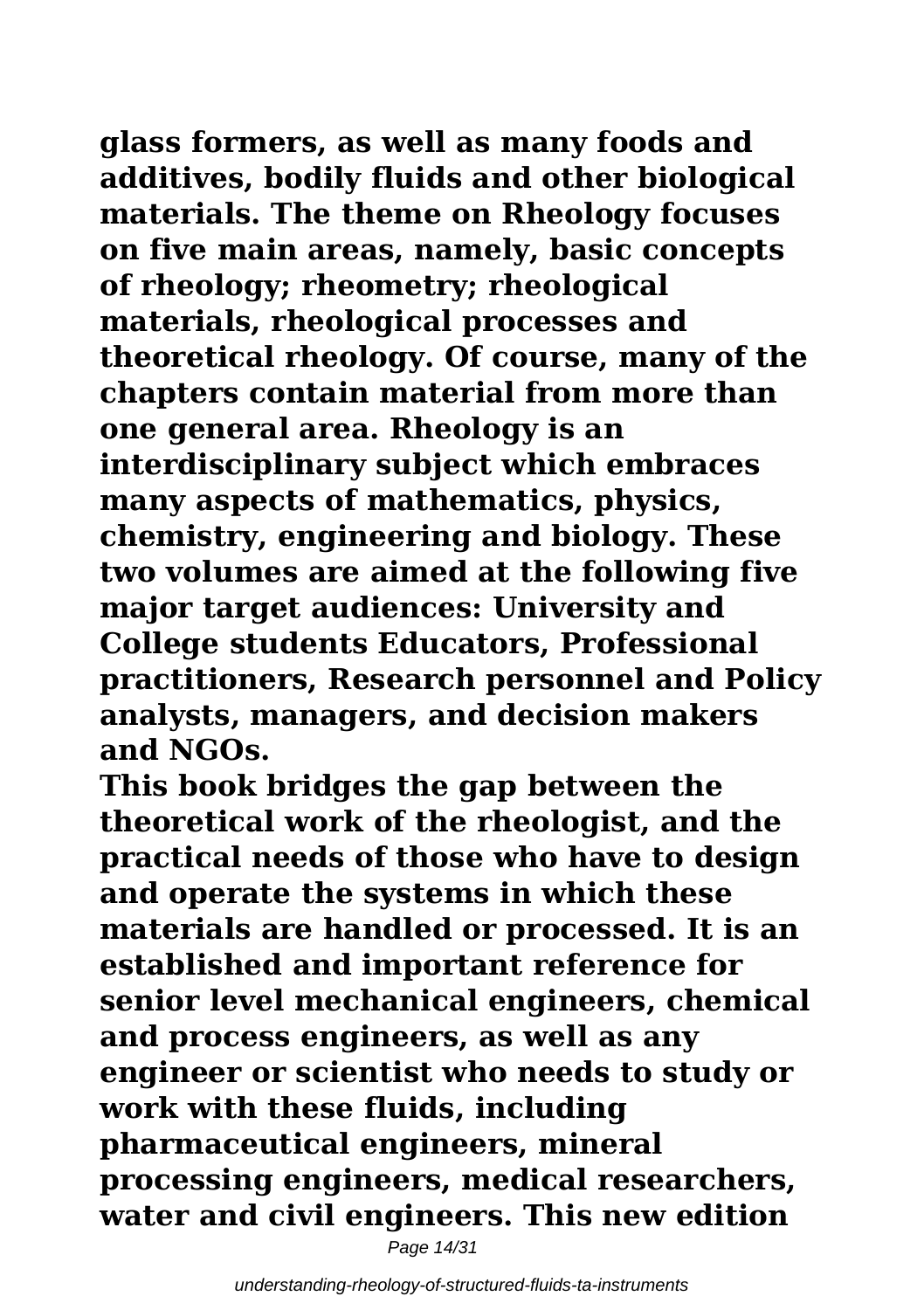**covers a considerably broader range of topics than its predecessor, including computational fluid dynamics modelling techniques, liquid/solid flows and applications to areas such as food processing, among others. \* Written by two of the world's leading experts, this is the only dedicated non-Newtonian flow reference in print. \* Since first publication**

**significant advances have been made in almost all areas covered in this book, which are incorporated in the new edition, including developments in CFD and computational techniques, velocity profiles in pipes, liquid/solid flows and applications to food processing, and new heat/mass transfer methods and models. \* Covers both basic rheology and the fluid mechanics of NN fluids ? a truly self-contained reference for anyone studying or working with the processing and handling of fluids Presented in an accessible and introductory manner, this is the first book devoted to the comprehensive study of colloidal suspensions.**

**Food processing is the step of the food chain that principally affects a food's physical or biochemical properties, along with determining the safety and shelf life of the product. This book provides a comprehensive overview of innovations in**

Page 15/31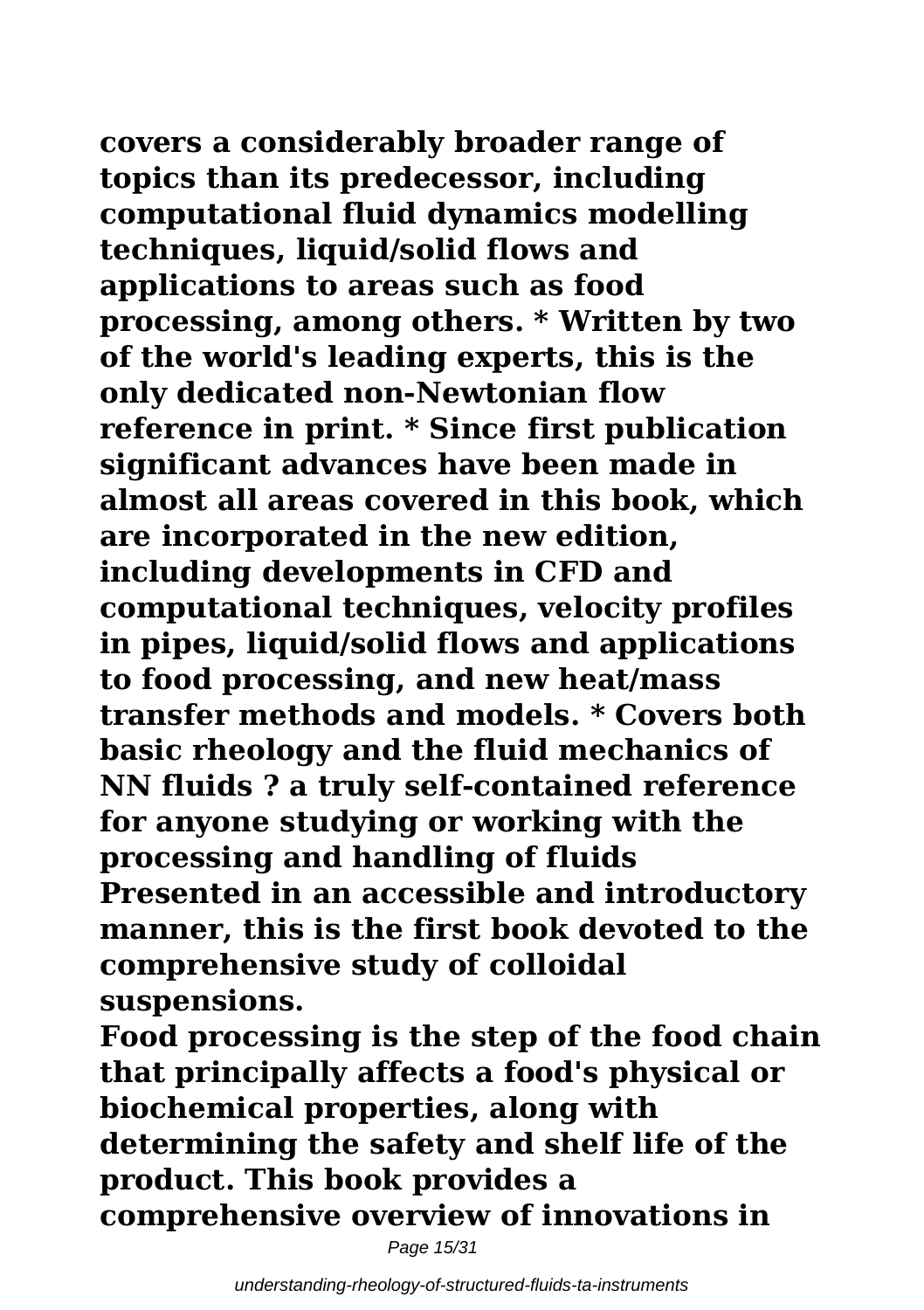**non-thermal technologies specifically for**

**fluid foods, recognized for their high bioavailability of macronutrients and micronutrients. Considerable resources and expertise has been devoted to the processing of safe and wholesome foods. Non-thermal technologies have been developed as an alternative to thermal processing, while still meeting required safety or shelf-life demands and minimising the effects on its nutritional and quality attributes. Examines non-thermal processing techniques specifically applied to fluid foods Includes methods for mathematically evaluating each technique Addresses global regulatory requirements for fluid foods Provides recommendations and opportunities for various safety-related issues Rheology of Biological Soft Matter The Rheology of Human Blood Proceedings of the Fifth European Rheology Conference Portorož, Slovenia, September 6–11, 1998 A Structured Fluid Approach Based on**

**Rouleau Behavior**

**Rheology of Complex Fluids**

**Mathematical Modeling of Fluid Flow and Heat Transfer in Petroleum Industries and Geothermal Applications**

**The mixing of liquids, solids and gases is one of the most commonunit operations in the food**

Page 16/31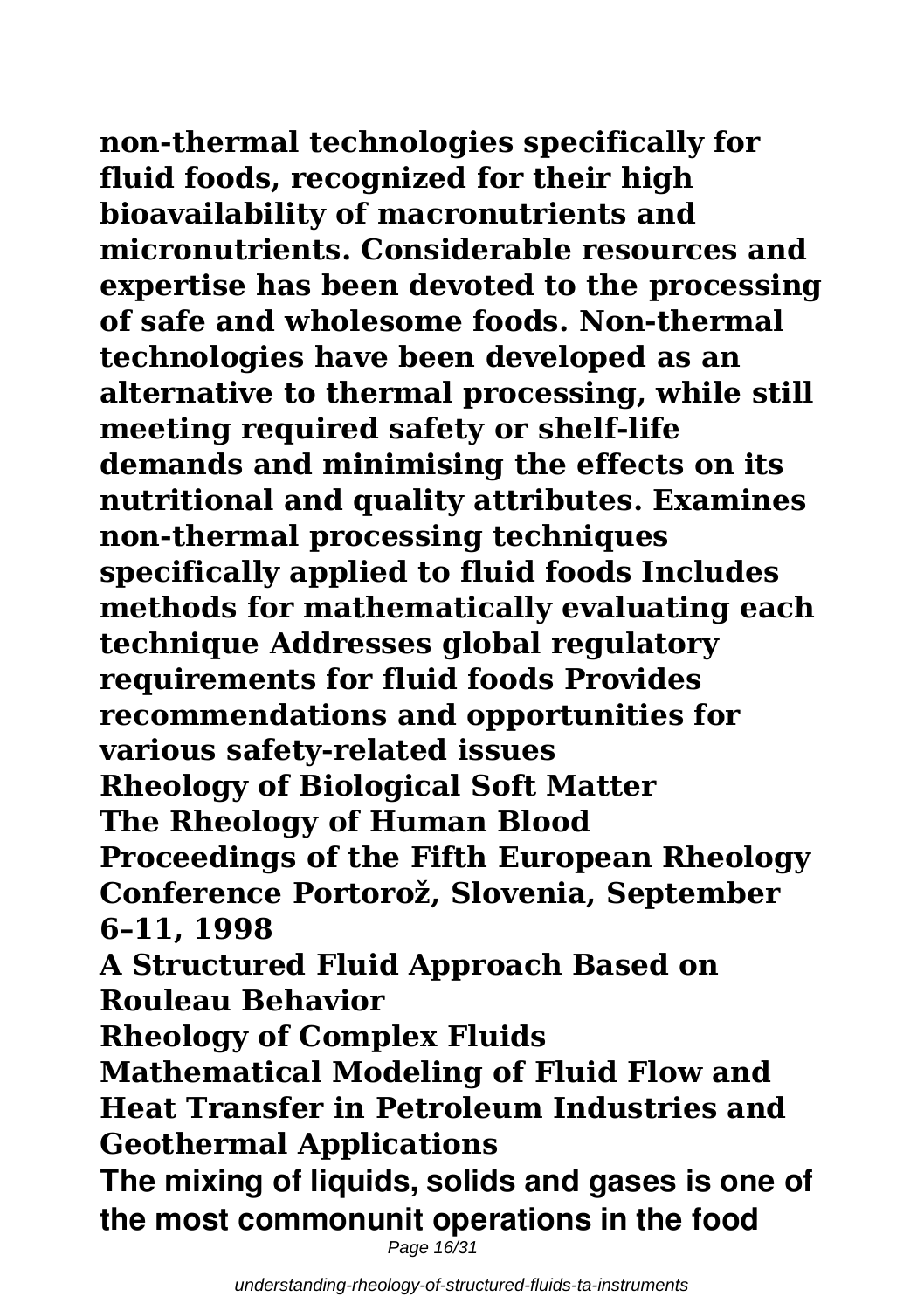# **industry. Mixing increases thehomogeneity of a**

**system by reducing non-uniformity or gradients incomposition, properties or temperature. Secondary objectives ofmixing include control of rates of heat and mass transfer,reactions and structural changes. In food processing applications,additional mixing challenges include sanitary design, complexrheology, desire for continuous processing and the effects ofmixing on final product texture and sensory profiles. Mixing ensures delivery of a product with constant properties. Forexample, consumers expect all containers of soups, breakfastcereals, fruit mixes, etc to contain the same amount of eachingredient. If mixing fails to achieve the requiredproduct yield, quality, organoleptic or functional attributes,production costs may increase significantly. This volume brings together essential information on theprinciples and applications of mixing within food processing. Whilethere are a number of creditable references covering generalmixing, such publications tend to be aimed at the chemical industryand so topics specific to food applications are often neglected.Chapters address the underlying principles of mixing, equipmentdesign, novel monitoring techniques and the numerical techniquesavailable to advance the scientific understanding of food** Page 17/31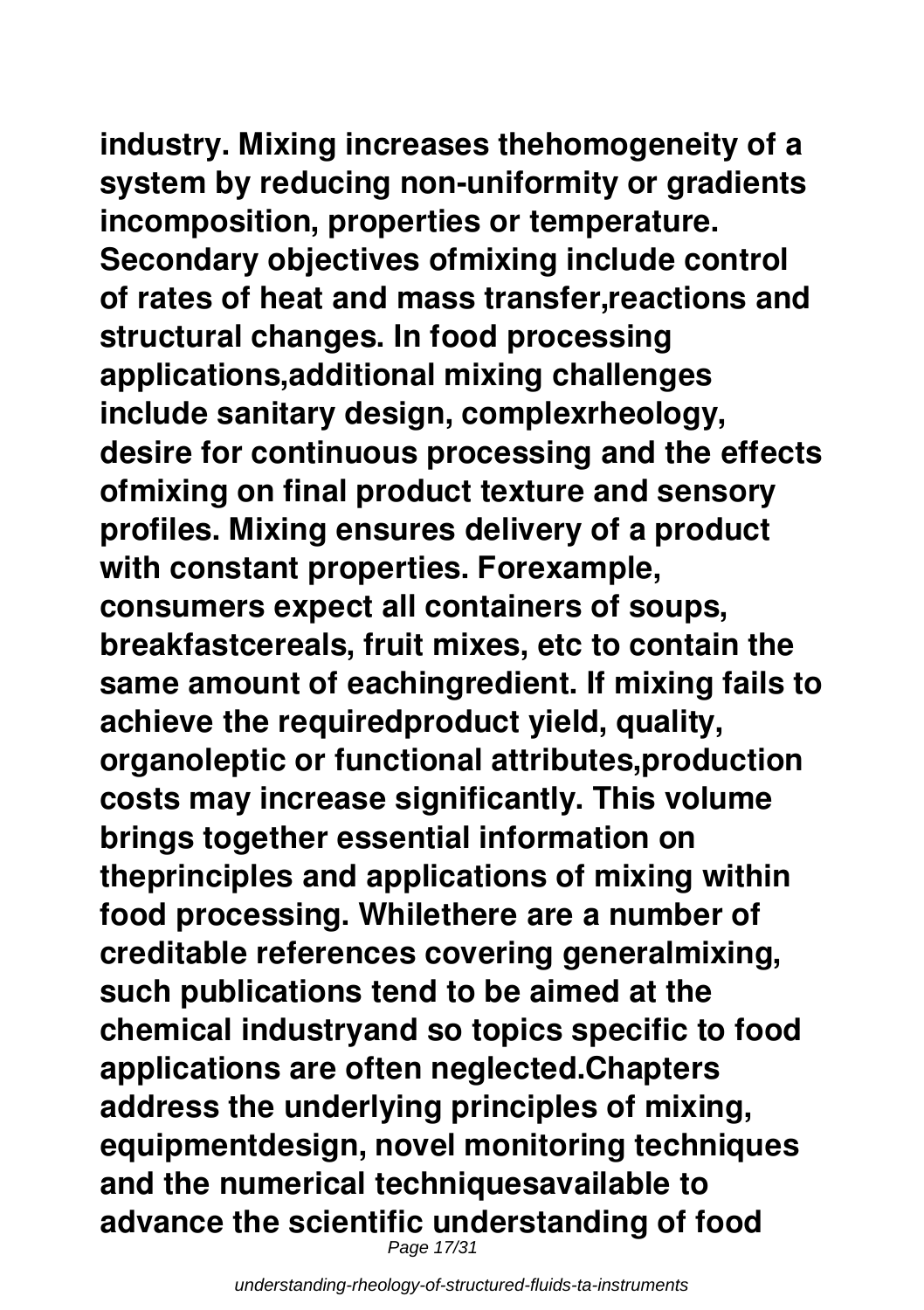**mixing.Food mixing applications are described in detail. The book will be useful for engineers and scientists who need tospecify and select mixing equipment for specific**

**processingapplications and will assist with the identification and solving ofthe wide range of mixing problems that occur in the**

**food,pharmaceutical and bioprocessing industries. It will also be ofinterest to those who teach, study and research food science andfood engineering.**

**The technical application of screen and stencil printing has been state of the art for decades. As part of the subtractive production process of printed circuit boards, for instance, screen and stencil printing play an important role. With the end of the 20th century, another field has opened up with organic electronics. Since then, more and more functional layers have been produced using printing methods. Printed electronics devices offer properties that give almost every freedom to the creativity of product development. Flexibility, low weight, use of nontoxic materials, simple disposal and an enormous number of units due to the production process are some of the prominent keywords associated with this field. Screen printing is a widely used process in printed electronics, as this process is very flexible with regard to the**

Page 18/31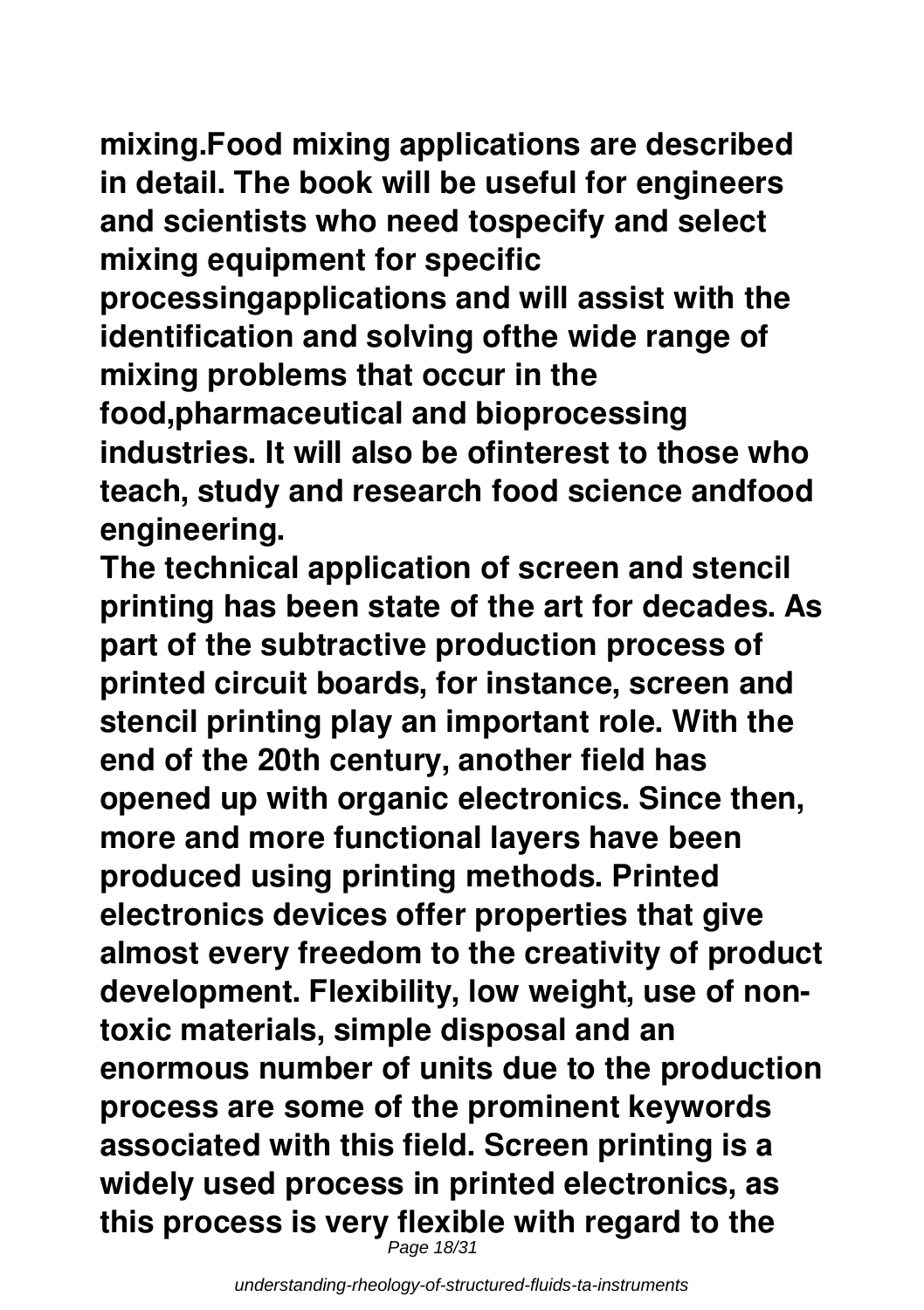# **materials that can be used. In addition, a**

**minimum resolution of approximately 30 µm is sufficiently high. The ink film thickness, which can be controlled over a wide range, is an extremely important advantage of the process. Depending on the viscosity, layer thicknesses of several hundred nanometres up to several hundred micrometres can be realised. The conversion and storage of energy became an increasingly important topic in recent years. Since regenerative energy sources, such as photovoltaics or wind energy, often supply energy intermittently, appropriate storage systems must be available. This applies to large installations for the power supply of society, but also in the context of autarkic sensors, such as those used in the Internet of Things or domestic/industrial automation. A combination of micro-energy converters and energy storage devices is an adequate concept for providing energy for such applications. In this thesis the above mentioned keywords are addressed and the feasibility of printed thermoelectric energy converters and supercapacitors as energy storage devices are investigated. The efficiency of thermoelectric generators (TEG) is low, but in industrial environments, for example, a large amount of unused low temperature heat energy can be found. If the production costs of TEGs**

Page 19/31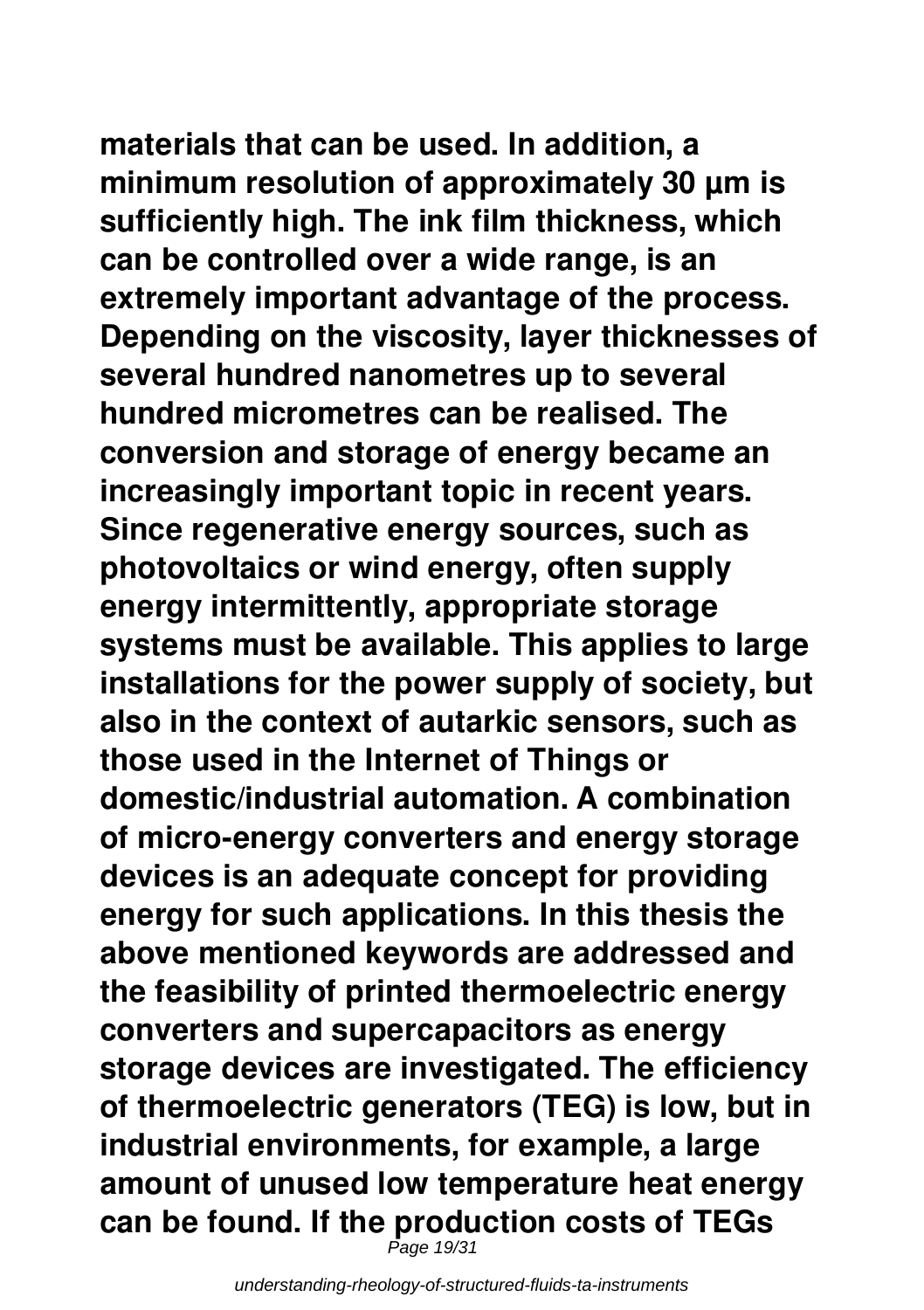**are low, conversion of this unused heat energy**

**can contribute to increasing system efficiency. Additionally, printing of supercapacitor energy storage devices increases the usability of the TEG. It is appropriate to use both components as complementary parts in an energy system. Den tekniska tillämpningen av skärm- och stencilutskrift har varit toppmoderna i årtionden. Som en del av den subtraktiva produktionsprocessen av tryckta kretskort spelar exempelvis skärm- och stencilutskrift en viktig roll. I slutet av 1900-talet har ett annat fält öppnat med organisk elektronik. Sedan dess har allt fler funktionella lager producerats med hjälp av tryckmetoder. Tryckta elektronikanordningar erbjuder egenskaper som ger nästan all frihet till kreativiteten i produktutvecklingen. Flexibilitet, låg vikt, användning av giftfria material, enkelt bortskaffande och ett enormt antal enheter på grund av produktionsprocessen är några av de framträdande nyckelord som hör till detta område. Skärmtryck är en allmänt använd process i tryckt elektronik, eftersom processen är mycket flexibel med avseende på material som kan användas. Dessutom är en minsta upplösning på cirka 30 µm tillräckligt bra. Bläckfilmens tjocklek, som kan styras över ett brett område, är en extremt viktig fördel med processen. Beroende på viskositeten kan**

Page 20/31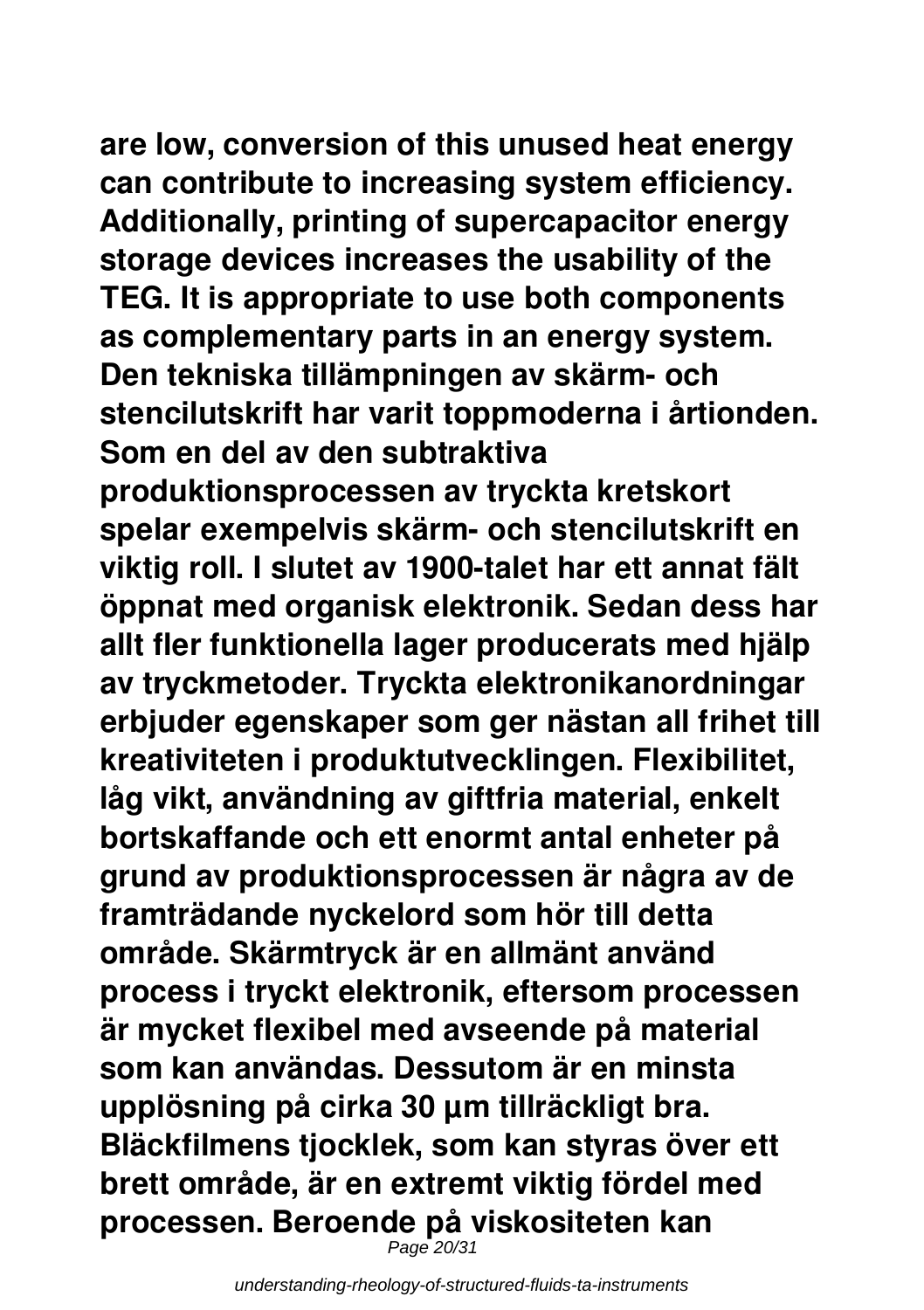**skikttjockleken på flera hundra nanometer upp till flera hundra mikrometer realiseras.**

**Energikonvertering och lagring har blivit ett allt viktigare ämne de senaste åren. Eftersom regenerativa energikällor, såsom fotovoltaik eller vindkraft, ofta levererar energi intermittent, måste lämpliga lagringssystem vara tillgängliga. Detta gäller stora installationer för samhällets strömförsörjning, men också inom ramen för autarkiska sensorer, som de som används i saker av saker eller inhemsk / industriell automation. En kombination av mikroenergiomvandlare och energilagringsenheter är ett lämpligt koncept för att tillhandahålla energi för sådana applikationer. I denna avhandling behandlas ovan nämnda nyckelord. Genomförbarhet av tryckta termoelektriska energiomvandlare och superkapacitorer som energilagringsenheter undersöks. Effektiviteten hos termoelektriska generatorer (TEG) är låg, men i industriella miljöer kan exempelvis en stor mängd oanvänd låg temperatur värmeenergi hittas. Om produktionskostnaderna för TEG är låga kan konvertering av denna oanvända värmeenergi bidra till ökad systemeffektivitet. Dessutom ökar utskrift av superkapacitorer användbarheten hos TEG. Det är lämpligt att använda båda komponenterna.**

Page 21/31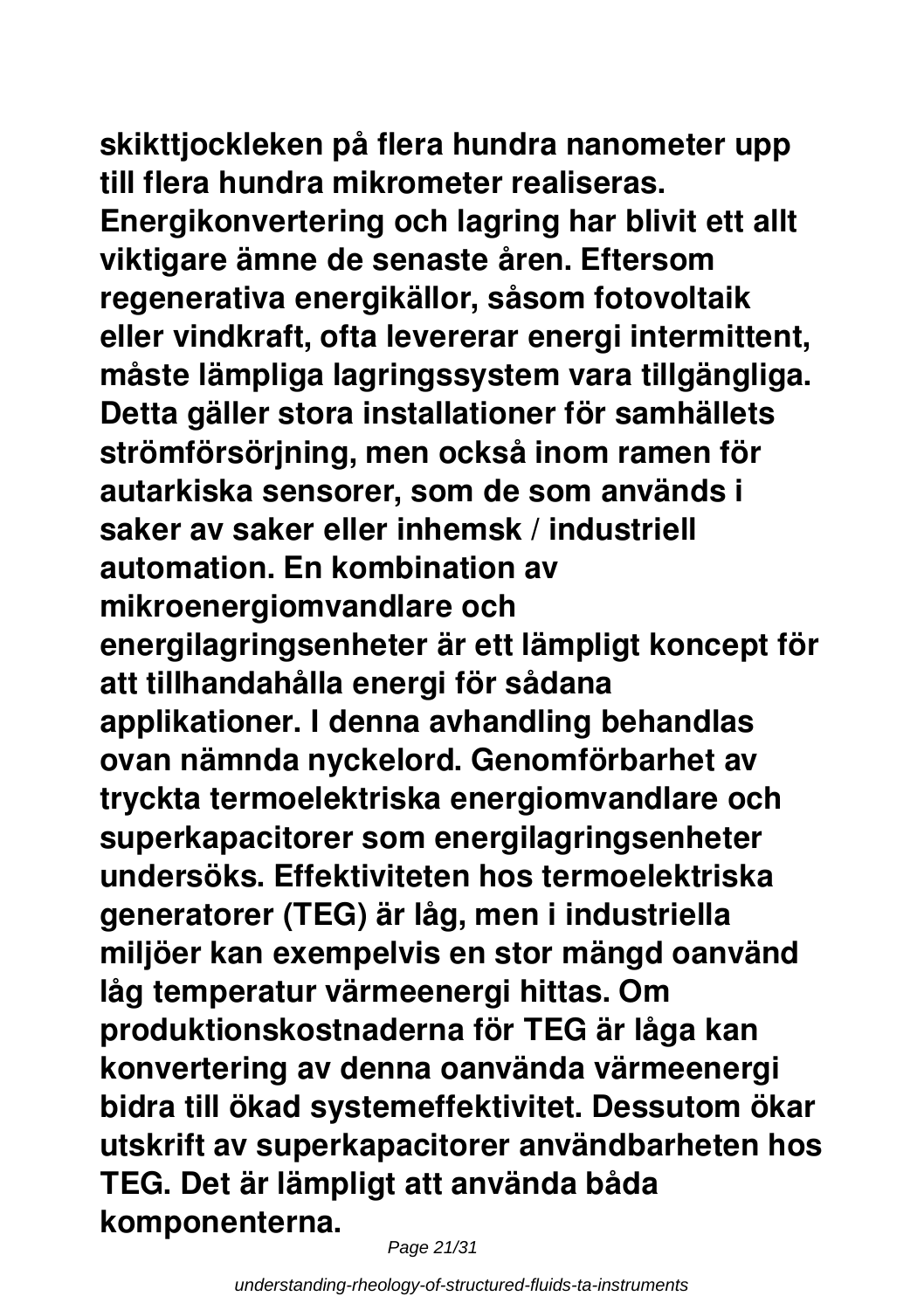**This book documents the state-of-the-art evaluation of the embryonic field of multifunctional materials and adaptive structures, more specifically in the area of active vibration suppression, shape control, noise attenuation, structural health monitoring, smart machines and micro-electro-mechanical systems with application in aircraft, aerospace, automobile, civil structures and consumer industry.**

**In this book, a wide range subjects in biorheology are dealt with, from fundamentals to applications. The inclusion of quite substantial chapters concerned with application aspects such as the latest studies on foods, cosmetics, personal care products, and biological tissues, related regenerative medicine, is one of the features of the book. For the fundamental aspects, studies on the physicochemical characteristics of biopolymer, the key substance of soft matter, are listed. By contrast, in the application aspect, although the main topic is the rheology of foods, focusing on the "texture" of mastication or swallowing, novel studies on cosmetics and personal care products concerning feeling during the lubrication by those products are also considered. This book will engage both a professional and an academic audience interested in soft matter, especially as** Page 22/31

understanding-rheology-of-structured-fluids-ta-instruments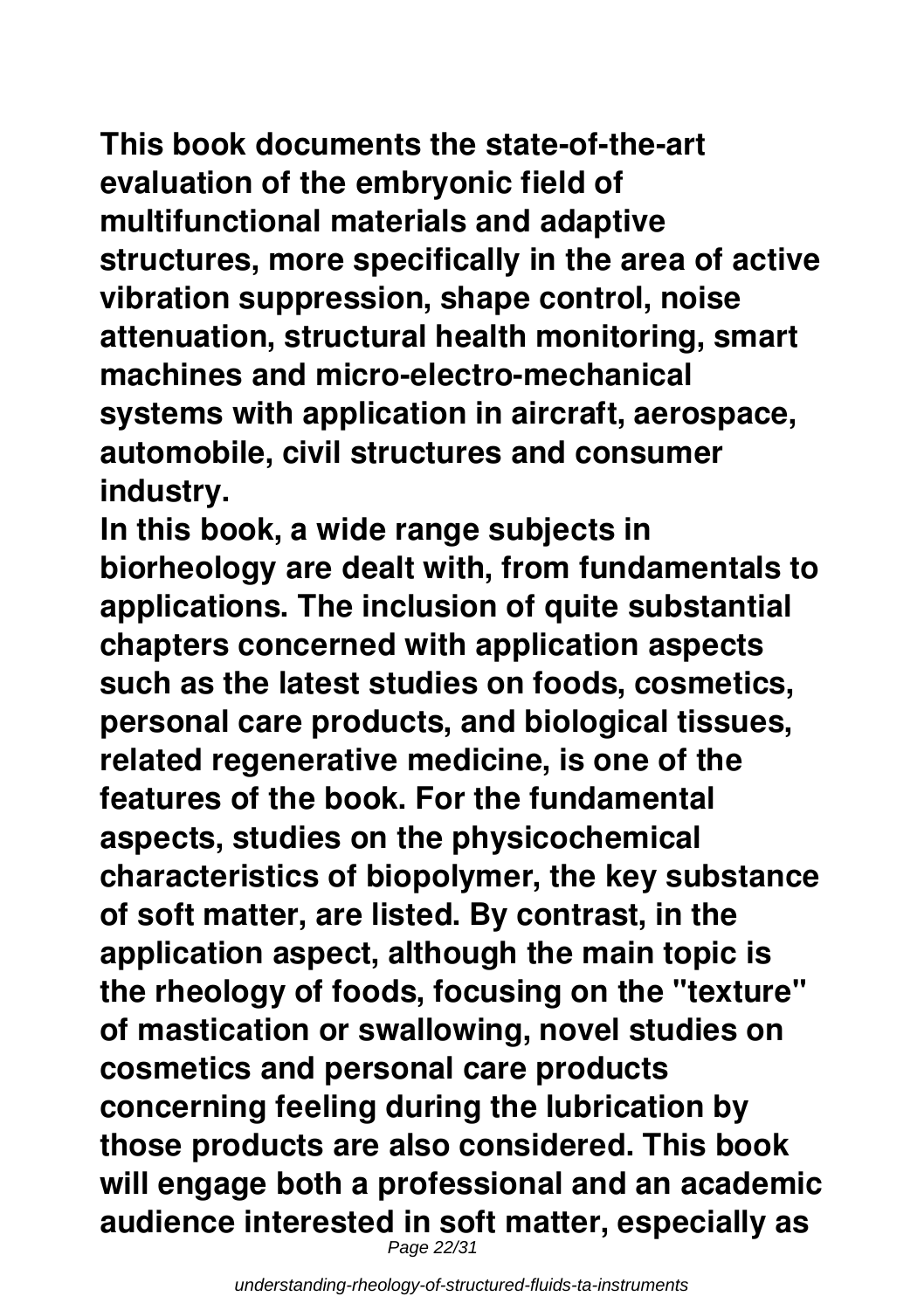**related to food, cosmetics, and personal care products. In particular, this work will have a special appeal to scientists and engineers in the food and cosmetics industries and to graduate students preparing for those fields.**

**Structure and Functional Properties of Colloidal Systems**

**Food Mixing**

**Colloidal Suspension Rheology**

**Novel Thermal and Non-thermal Technologies for Fluid Foods**

### **Advances in Food Rheology and Its Applications Rheological Measurement**

This book gives a brief but thorough introduction to the fascinating subject of non-Newtonian fluids, their behavior and mechanical properties. After a brief introduction of what characterizes non-Newtonian fluids in Chapter 1 some phenomena characteristic of non-Newtonian fluids are presented in Chapter 2. The basic equations in fluid mechanics are discussed in Chapter 3. Deformation kinematics, the kinematics of shear flows, viscometric flows, and extensional flows are the topics in Chapter 4. Material functions characterizing the behavior of fluids in special flows are defined in Chapter Page 23/31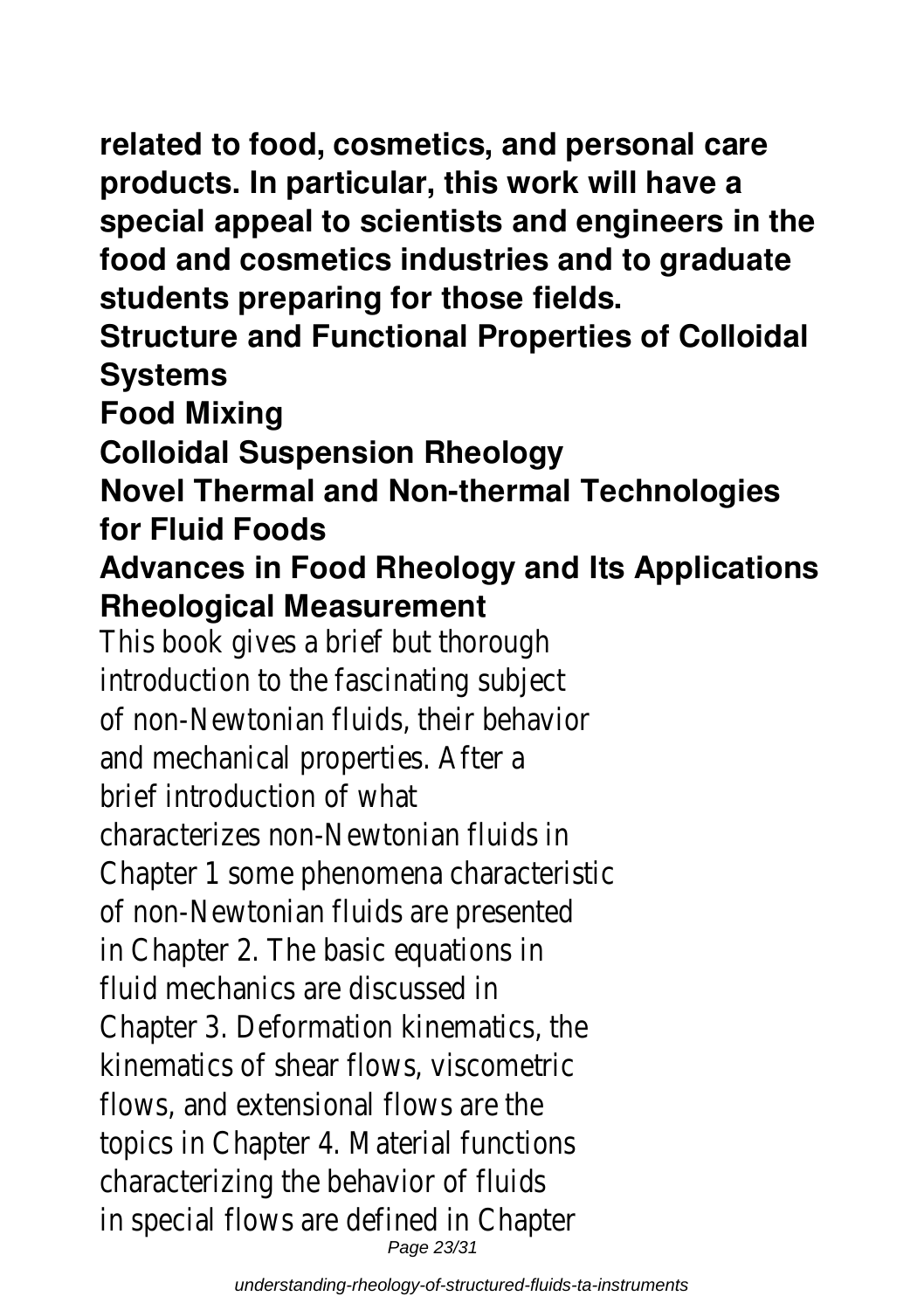5. Generalized Newtonian fluids are the most common types of non-Newtonian fluids and are the subject in Chapter 6. Some linearly viscoelastic fluid models are presented in Chapter 7. In Chapter 8 the concept of tensors is utilized and advanced fluid models are introduced. The book is concluded with a variety of 26 problems. Solutions to the problems are ready for instructors For professional cosmetic formulators and student cosmetic scientists, this third IFSCC monograph defines and explains the terms used by rheologists, briefly examines the different types of flow and their measurement, and discusses rheological additives. The application and importance of rheology to cosmetics and cosmetic formulators is considered.

This book presents an introduction to viscoelasticity, in particular, to the theories of dilute polymer solutions and dilute suspensions of rigid particles in viscous and incompressible fluids. These theories are important, not just because they apply to practical problems of industrial interest, but because they form a solid Page 24/31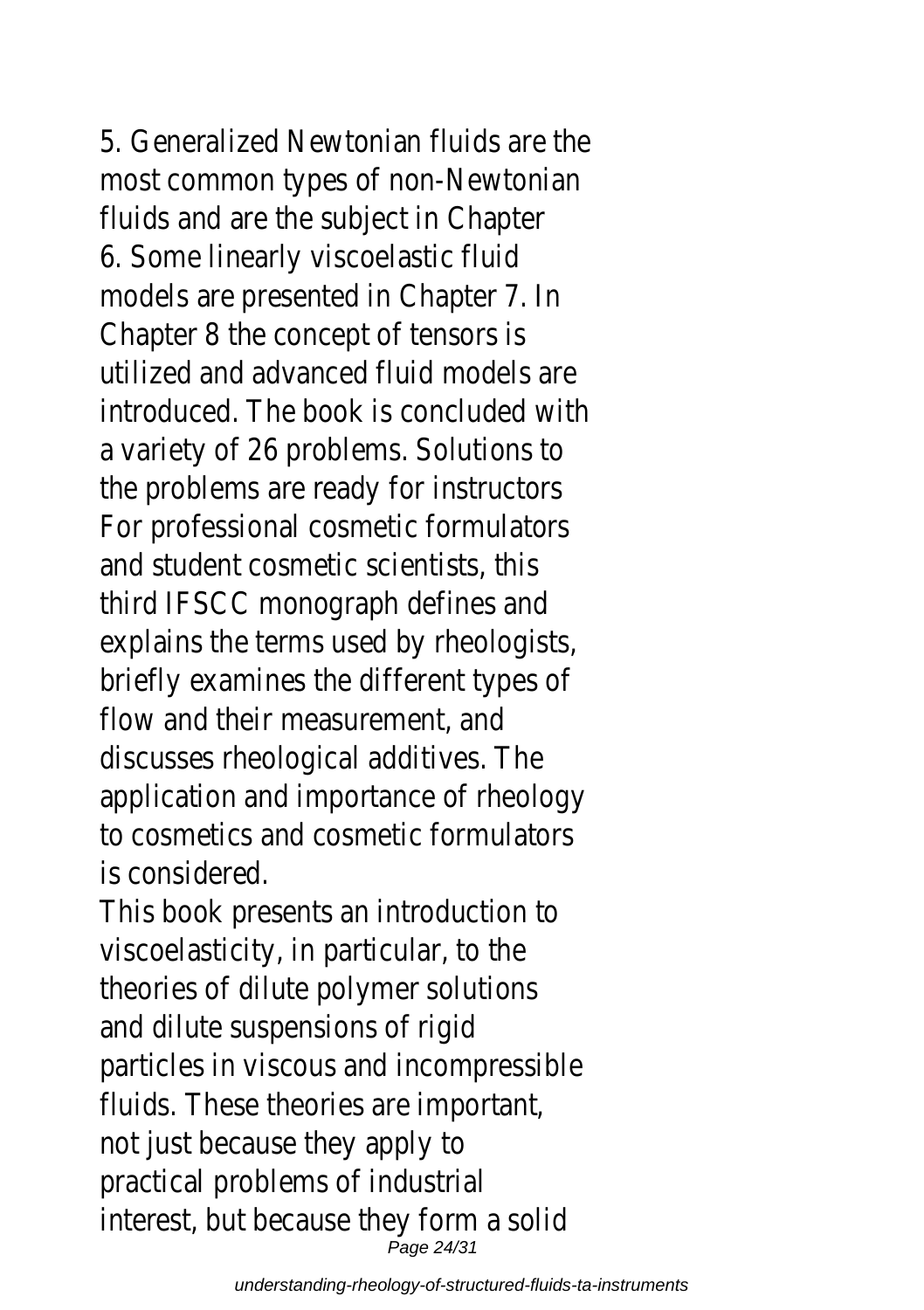theoretical base upon which mathematical techniques can be built, from which more complex theories can be constructed, to better mimic material behaviour. The emphasis of this book is not on the voluminous current topical research, but on the necessary tools to understand viscoelasticity. This is a compact book for a first year graduate course in viscoelasticity and modelling of viscoelastic multiphase fluids. The Dissipative Particle Dynamics (DPD) is introduced as a particle-based method, relevant in modelling of complexstructured fluids. All the basic ideas in DPD are reviewed. The third edition has been updated and expanded with new results in the meso-scale modelling, links between the fluid modelling to its physical parameters and new matlab programs illustrating the modelling. Particle-based modelling techniques for complex-structure fluids are added together with some sample programs. A solution manual to the problems is included. In many cases rheological measurements are carried out in the simplest of

geometries, but the interpretation Page 25/31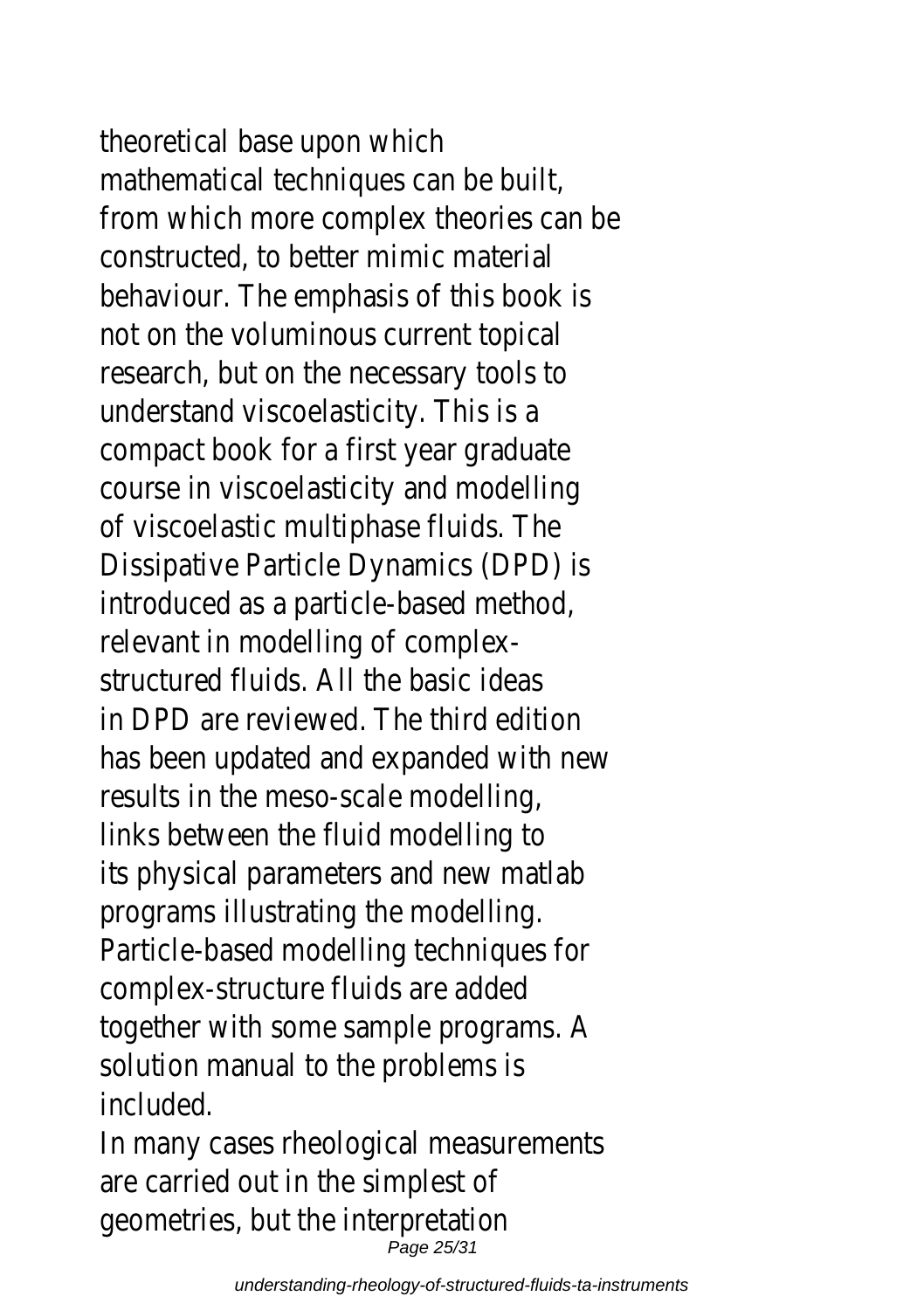involved in obtaining the rheological parameters of the test fluids from these measurements is surprisingly complex. The purpose of this book is to emphasise the points on which most workers in the field agree, and to let the authors deal with the contentious points according to their own beliefs and experience. This work represents a summary of the current thought on rheological meas urement by experts in the various techniques. When making measurements and obtaining from them parameters that describe the flow behaviour of the test fluids, it is essential that the experimentalist understands the underlying theory and shortcomings of the measurement technique, that he is aware of the likely microstructure of the fluid, and that from this he can appreciate how the fluid and the measuring system will interact with each other. It is this interaction that gives both the required rheological parameters of the fluids and the artefacts that confuse the issue. This book covers the main rheological measurement techniques from capillary, slit and stretching flows to Page 26/31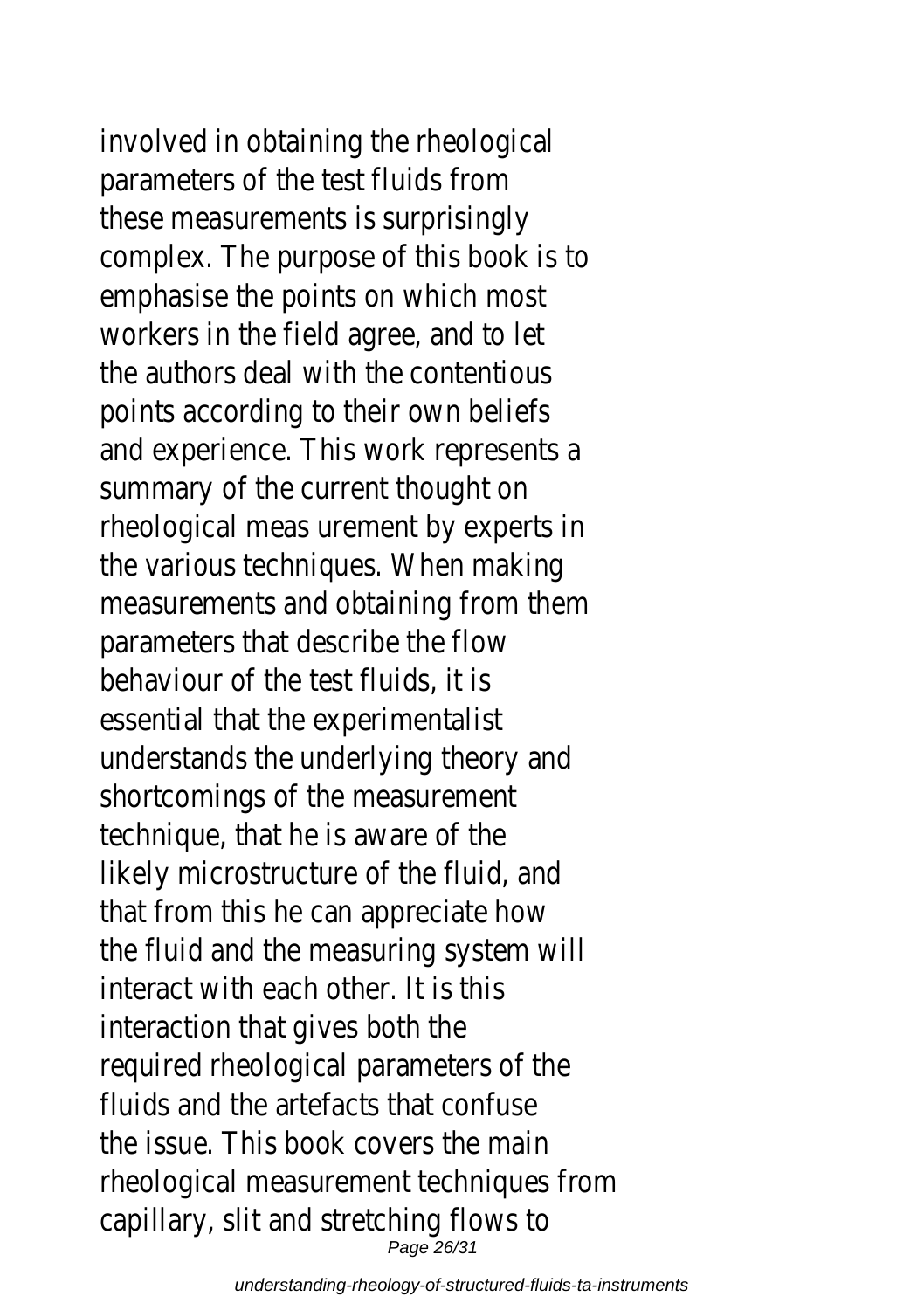rotational and oscillatory rheometry in various geometries including sliding plate measurements. These topics are backed up by chapters on more practical aspects, such as commercial instruments, and on computer control and data acquisition. The chapters deal with the basic methods, how the measurements are taken, and what assumptions and interpretations are made to obtain valid data on the test fluids.

The Rheology of Structured Fluids Rheology and Non-Newtonian Fluids Rheology of Structured Fluids Understanding Viscoelasticity Rheology

Updated to reflect changes in the industry during the last ten years, The Handbook of Food Analysis, Third Edition covers the new analysis systems, optimization of existing techniques, and automation and miniaturization methods. Under the editorial guidance of food science pioneer Leo M.L. Nollet and new editor Fidel Toldra, the chapters take an in More than 900 authors from over 35 countries contributed to the 1992 International Congress on Rheology. These proceedings volumes comprise 17 plenary and keynote papers, 250 oral contributions and some 200 poster presentations. All relevant Page 27/31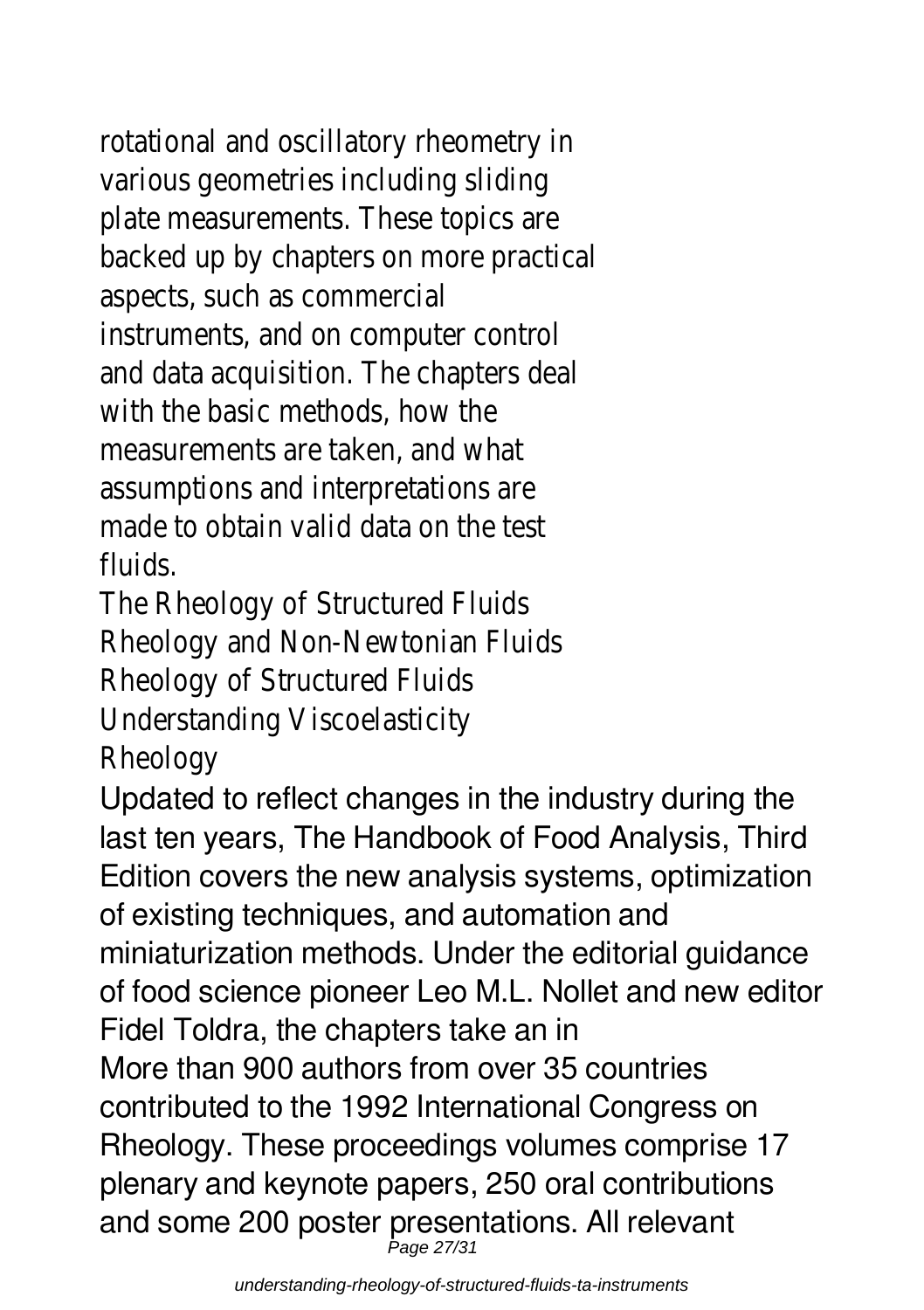aspects of rheology are covered, e.g., theoretical rheology, molecular theories, fluid mechanics, rheometry, experimental methods, foams, polymer solutions, polymer melts, rubber, solids, composites, biorheology, industrial rheology, polymer processing, food rheology and electrorheology, reflecting the development of rheology into a broad, multidisciplinary field of recognized academic and industrial relevance.

The Structure and Rheology of Complex Fluids describes the microstructures of polymeric, colloidal, amphiphilic, and liquid crystalline liquids, and the relationship between microstructure and mechanical and flow properties. It provides illustrations, practical examples, and worked problems. This book can serve as both a textbook for a graduate course and a research monograph.

Essential text on the practical application and theory of colloidal suspension rheology, written by an international coalition of experts.

Principles and Applications

Advances in Experimental and Computational **Rheology** 

Prediction of Rheological Properties of Structured Fluids in Homogeneous Shear Based on a Realizable Model for the Orientation Dyad

Interfacial Transport Processes and Rheology Proceedings of the XIth International Congress on Rheology, Brussels, Belgium, August 17-21, 1992 Page 28/31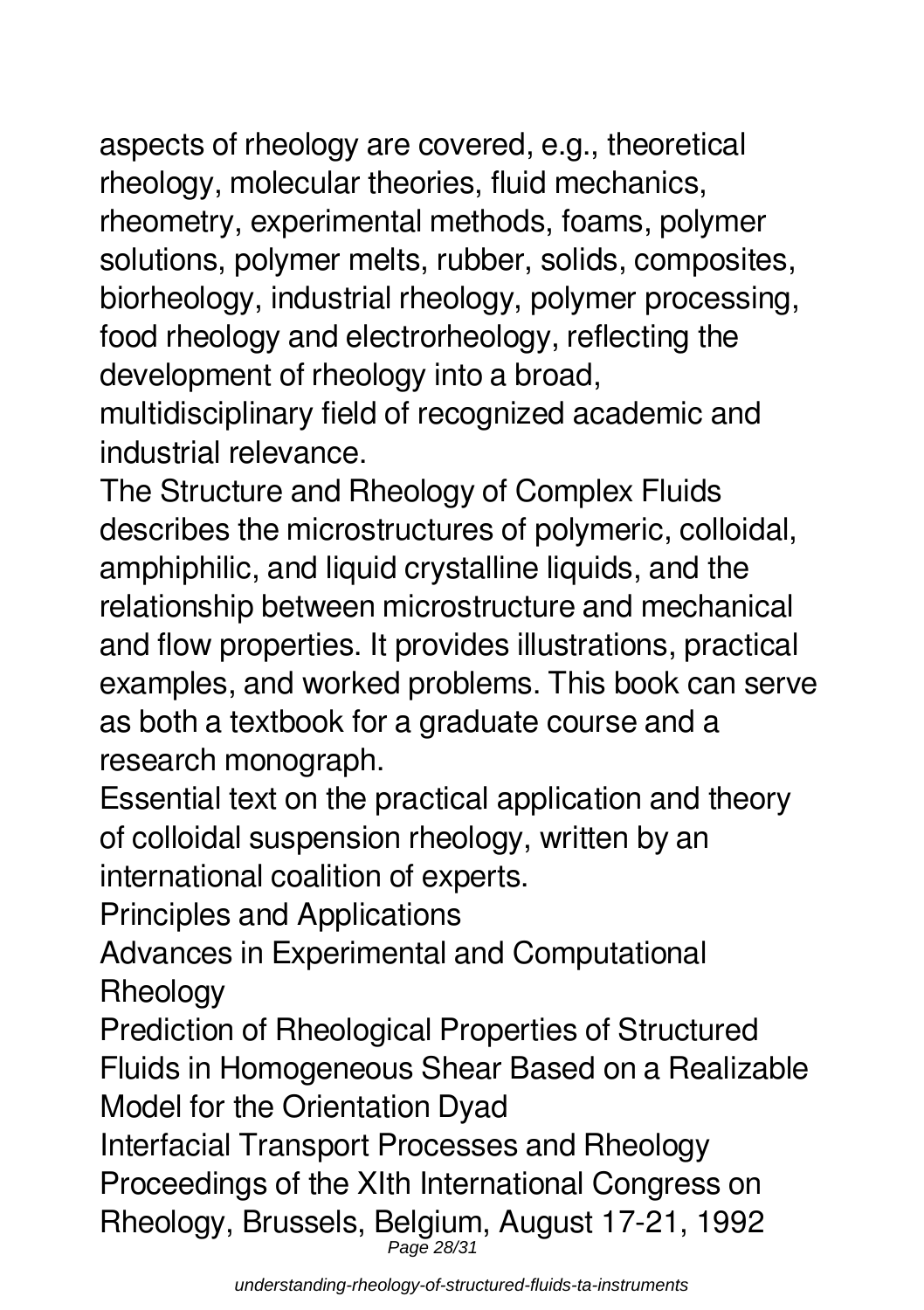### Extrusion Processing Technology

*This book presents an introduction to viscoelasticity; in particular, to the theories of dilute polymer solutions and dilute suspensions of rigid particles in viscous and incompressible fluids. These theories are important, not just because they apply to practical problems of industrial interest, but because they form a solid theoretical base upon which mathematical techniques can be built, from which more complex theories can be constructed, to better mimic material behaviour. The emphasis is not on the voluminous current topical research, but on the necessary tools to understand viscoelasticity at a first year graduate level. The main aim is to provide a still compact book, sufficient at the level of first year graduate course for those who wish to understand viscoelasticity and to embark in modeling of viscoelastic multiphase fluids. To this end, a new chapter on Dissipative Particle Dynamics (DPD) was introduced which is relevant to model complex-structured fluids. All the basic ideas in DPD are reviewed, with some sample problems to illustrate the methodology.*

Page 29/31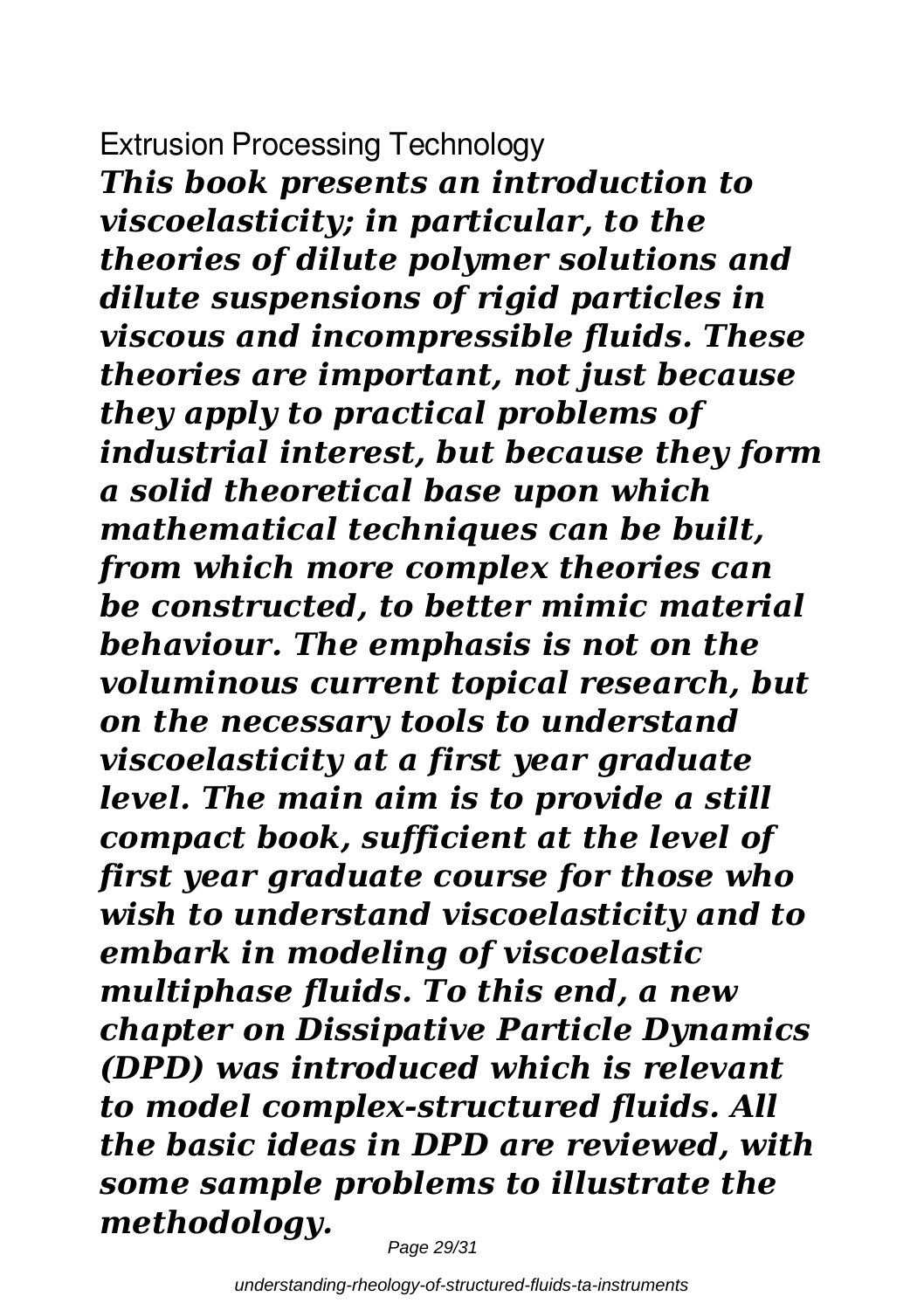*Geothermal energy is the thermal energy generated and stored in the Earth's core, mantle, and crust. Geothermal technologies are used to generate electricity and to heat and cool buildings. To develop accurate models for heat and mass transfer applications involving fluid flow in geothermal applications or reservoir engineering and petroleum industries, a basic knowledge of the*

*rheological and transport properties of the materials involved (drilling fluid, rock properties, etc.)—especially in hightemperature and high-pressure environments—are needed. This Special Issue considers all aspects of fluid flow and heat transfer in geothermal applications, including the ground heat exchanger, conduction and convection in porous media. The emphasis here is on mathematical and computational aspects*

*of fluid flow in conventional and unconventional reservoirs, geothermal engineering, fluid flow, and heat transfer in drilling engineering and enhanced oil recovery (hydraulic fracturing, CO2 injection, etc.) applications. Transport Phenomena in Dispersed Media*

Page 30/31